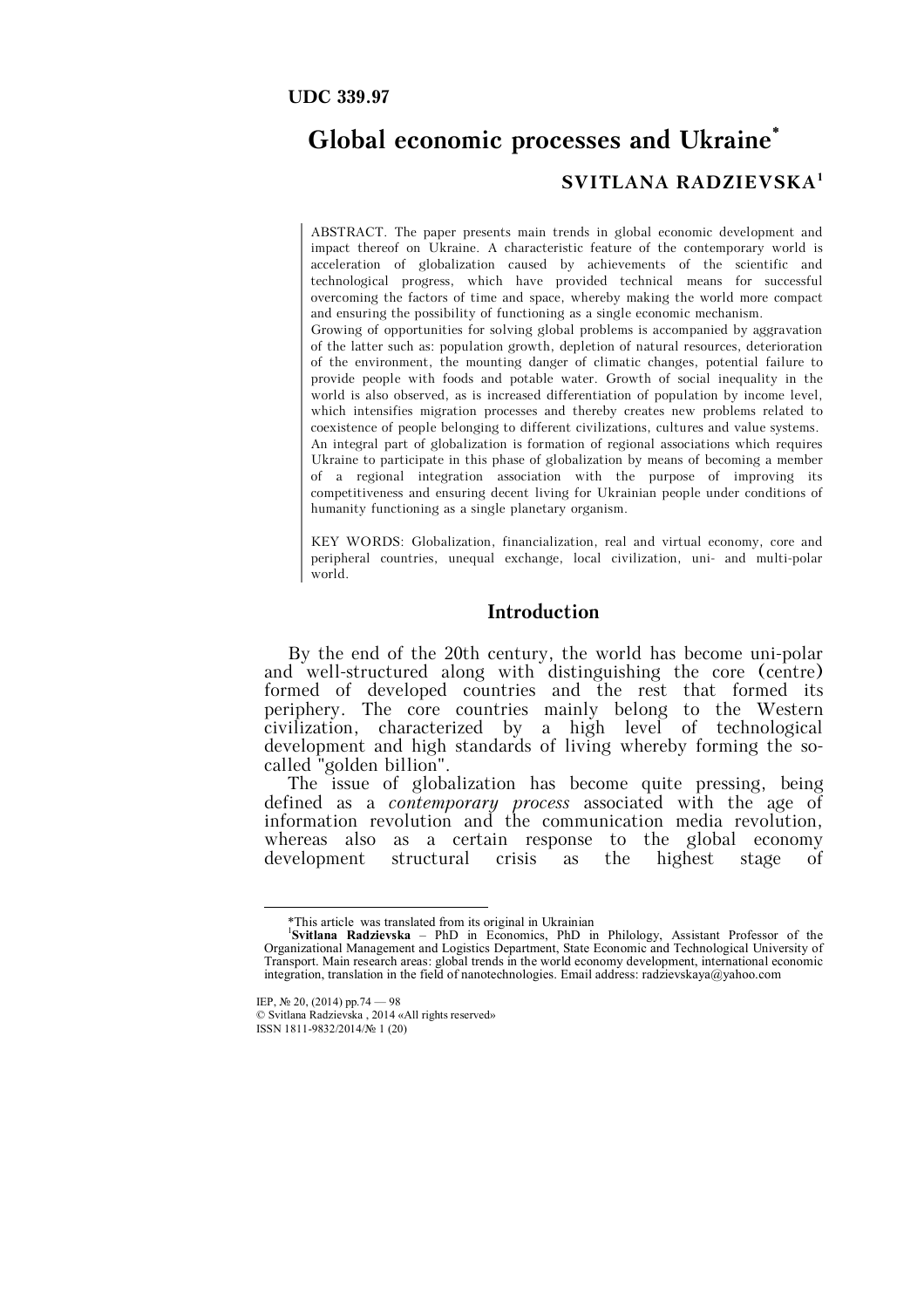internationalization, thus transforming the world into a single global system functioning in real time of the entire planet<sup>2</sup>.

Professor B. Havrylyshyn points out: "Globalization, which became possible due to the rapid progress of telecommunications, computerization and transport, is a major determinant of economic relations between countries, making them economically codependent. The main drivers of globalization are major international financial, industrial and commercial enterprises. The USA, Japan and several Western European countries housing such enterprises have on their account become key actors in the global economic arena"<sup>3</sup> .

Among the studies of global economic development trends which formed by the end of the last century, one should note works by such foreign scientists as I. Wallerstein<sup>4</sup> , M. Castells<sup>5</sup>, H. Martin<sup>6</sup>, J. Stiglitz<sup>7</sup>, F. Fukuyama<sup>8</sup>, S. Huntington<sup>9</sup>, as well as by Ukrainian scientists O. Bilorus<sup>10</sup>, V. Heyets<sup>11</sup>, D. Lukianenko<sup>12</sup>, Yu. Makohon<sup>13</sup>, Yu. Pakhomov<sup>14</sup>, V. Sidenko<sup>15</sup>, S. Sokolenko<sup>16</sup>, Ya. Stolyarchuk<sup>17</sup>, A. Filipenko<sup>18</sup>, S. Tsyhanov<sup>19</sup>, O. Shnyrkov<sup>20</sup> and

*Stiglitz J.* Globalization and Its Discontents / Joseph Eugene Stiglitz; translated from English by. А. Ishchenko – К.: КМ Academia, 2003. – 252 p. [In Ukrainian]. 8 *Fukuyama F.* The End of History and the Last Man / *F. Fukuyama*; translated from English. – М.:

[In Ukrainian].

Journal XXI. – 2010. – No. 5–6. – p. 3–8 [In Russian]. <sup>15</sup> *Sidenko V.R.* Globalization – European integration – Economic Development: Ukrainian model

 $\overline{a}$ <sup>2</sup> Sidenko V.R. Globalization – European integration – Economic Development: Ukrainian model [Text]: in 2 vol. – К., 2008. Vol. 1: Globalization and Economic Development / V.R. Sidenko. – К.: Phoenix, 2008. – p. 96 [In Russian].

*Sokolenko S.I.* Globalization and Economy of Ukraine / S.I. Sokolenko. – К.: Logos, 1999. – p 3 [In Ukrainian].

*Wallerstein I.* The End of the World As We Know It: Social Science for the Twenty-First Century / I. Wallerstein; translated from English by V.L. Inozemtsev. – М.: Logos, 2003. – 355 p. [In Russian]. <sup>5</sup> *Castells М.* The Information Age: Economy, Society and Culture / М. Castells; scien. edition,

translated by O.I. Shkaratan. – М.: GU VSHE, 2000. – 607 p. [In Russian]. <sup>6</sup> *Martin H.* Martin H.-P., Schumann H. The Global Trap: Globalization and Assault on Prosperity

and Democracy / Martin H.-P., Schumann H. – M.: Alpina, 2001. – 335 p. [In Russian].

AST; Yermak, 2007. – 588 p. [In Russian]. <sup>9</sup> *Huntington S.* The Clash of Civilizations / *S. Huntington*. – М.: AST, 2003. – 603 p. [In Russian].

<sup>10</sup> *Bilorus O.G.* The economic system of globalization / *O.G. Bilorus*. – К.: KNEU, 2003. – 357 p.

<sup>11</sup> *Heyets V.M.* Society, state, economy: phenomenology of interaction and development/ *V.M. Heyets*. – К.: Institute for Economics and Forecasting, National Academy of Sciences, 2009. – 864 p. [In Ukrainian].

<sup>12</sup> *Lukianenko D.H.* Economic integration and global problems of today / *D.H. Lukianenko*. – К.: КNEU, 2005. – 204 p. [In Ukrainian]. <sup>13</sup> *Makohon Yu.V.* Globalization and Ukraine in world economy // *Yu.V. Makohon*, *T.V. Orekhova*. –

Donetsk: DonNU, 2004. – 478 p. [In Russian]. <sup>14</sup> *Pakhomov Yu.N.* Ukraine and Russia Between East and West / *Yu.N. Pakhomov* // Economic

<sup>[</sup>Text]: in 2 vol. / V.R. Sidenko.– К., 2008. Vol. 1: Globalization and Economic Development. – К.: Phoenix, 2008. – 376 p. [In Russian].<br><sup>16</sup> *Sokolenko S.I.* Globalization and Economy of Ukraine / S.I. Sokolenko. – K.: Logos, 1999. – 568p.

<sup>[</sup>In Ukrainian].

<sup>17</sup> *Stolyarchuk Ya.M.* Global asymmetries of economic development / *Ya.M. Stolyarchuk*. – К.: КNEU, 2009. – 302 p. [In Ukrainian]. <sup>18</sup> *Filipenko A.S.* Economic Globalization: origins and results / *A.S. Filipenko*. – М.: Ekonomika,

<sup>2010. –</sup> 512 p. [In Russian].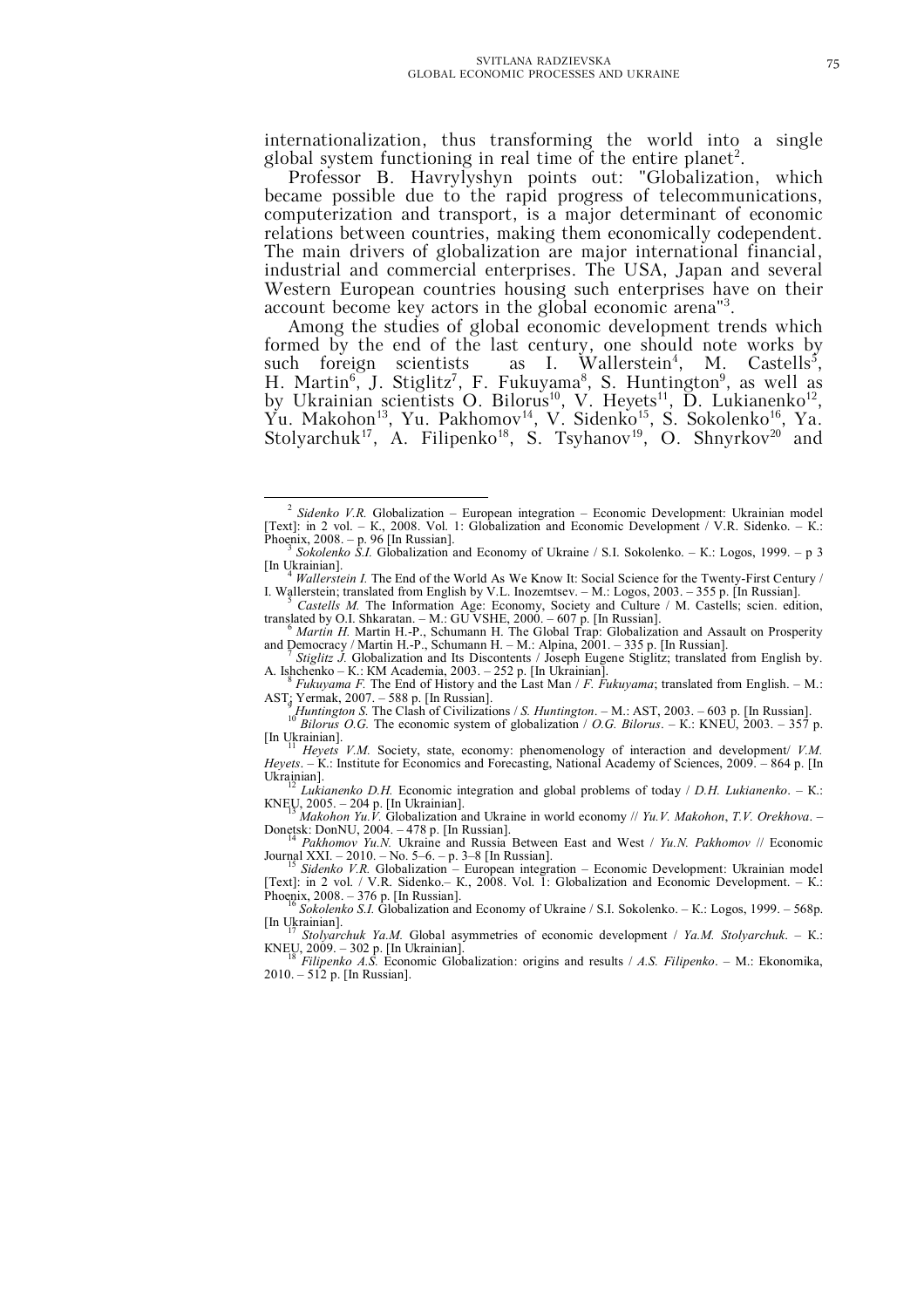many others. Analysis of the studies leads to the conclusion that the world is experiencing escalation of competition between countries, along with aggravation of international division of labour, elapsing of the time for traditional state international relations existence as a main means of ties, growing dominance of transnational and multinational corporations, regional associations of countries and supranational governmental institutions with the prospects of transforming into global corporations and global governance institutions.

According to the leading international economists, globalization discredits traditional notions regarding conditions, factors, sources and criteria for success of individuals, small and large groups of people in virtually all fields of activity, corporations, countries, and regions of the world<sup>21</sup>. The contemporary world is in an unstable, transitional state while approaching certain crossroads leading either to transformation of the existing and unfair uni-polar world into a fair multi-polar one, or to the collision of poverty and wealth, the clash of Western civilization expanding to all other countries with other civilizations<sup>22</sup> and subsequent apocalypse. At that, it should be taken into account that contemporary economic theory can not predict the future, or even interpret the current reality, since the gap between science and practice is increasing to the favour of the  $\tilde{\mathrm{later}}^{23}$ .

Domestic scientists have concluded that in the context of globalization, including global tendencies to "trade and economic blockade", Ukraine also has to join a regional integration association, as it remains one of the few major countries in the EEA, not yet being a member of an integration association<sup>24</sup>.

*The paper objective* is to review the main trends of global economic development, as well as to study their impact on the state and integration prospects of Ukraine in terms of the global trend to transition from the uni- to a multi-polar world.

<sup>&</sup>lt;sup>19</sup> *Tsyhanov S.A.* Problems of sustainable development in the context of neo-liberal model of globalization / *S.A. Tsyhanov*, *A.M. Yanshina* // Ekonomika Ukrayiny. – 2013. – No. 4. – p. 4–14 [In  $\tilde{U}$ krainian].

<sup>20</sup> *Shnyrkov O.* Priorities of Ukraine's free trade areas / *O.Shnyrkov* // Bulletin of Taras Shevchenko Kyiv National University. International Relations. – Issue 38/39/2012. – К. : Kyivsky Universytet, 2012.

<sup>–</sup> p. 37–38 [In Ukrainian]. <sup>21</sup> XXI Century Global Economy: The Human View / *D.H. Lukianenko*, *A.M. Poruchnyk*, *A.M. Kolot* et al.; under editorship of D.H. Lukianenko and A.M. Poruchnyk. – К.: КNEU, 2008. – p. 20 [In Ukrainian].

<sup>22</sup> The global challenges of our time: social and geographical view / *B.P. Yatsenko*, *V.K. Kiptenko, V.V. Smal* et al.; under editorship of *B.P. Yatsenko*, *V.K. Kiptenko*. – К.: Kyivsky Universytet, 2012. – p. 3.

<sup>23</sup> *Lukianenko D.H.* Global economic integration / *D.H. Lukianenko*. – К.: Natsionalny Pidruchynk  $LLC_{24}$  2008. – p.3–4 [In Ukrainian].<br><sup>24</sup> Ukraine in the former Soviet Union integration processes: modeling alternatives: analytical report /

I.V. Klymenko, Yu.M. Kharazishvili, O.M. Sharov, I. V. Us. – К.: NISD, 2013. – p. 90 [In Ukrainian].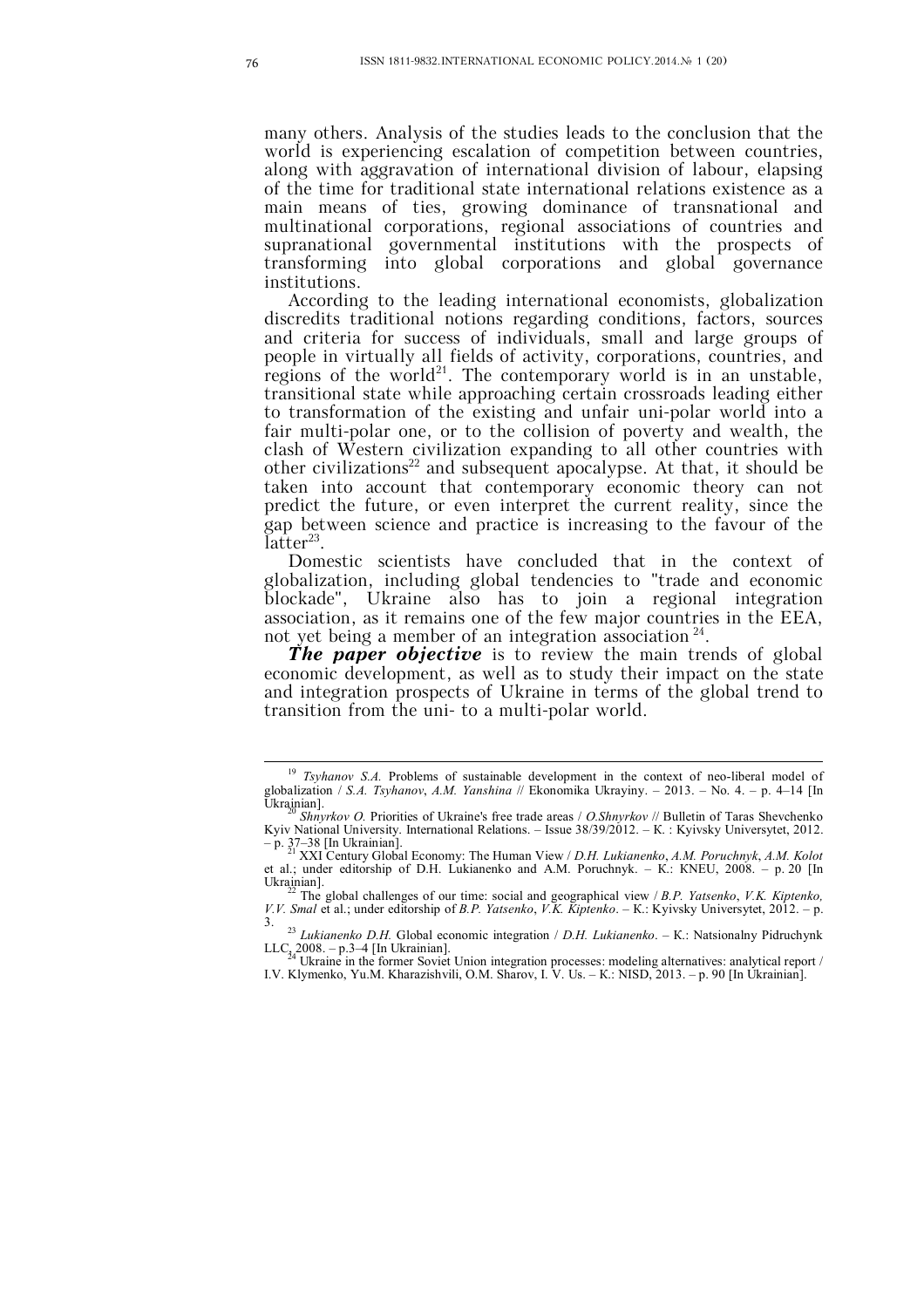## **Global trends in economic development**

Major trends in economic development of the world are studied by many of the modern scientists. According to the results of work carried out by Ya. Stolyarchuk, the main trends of the world economic development in historical perspective are determined by asymmetry as a universal form of global economic development, which reflects systemic changes in the global economy<sup>25</sup>.

Professor V. Bazylevych distinguishes between *five contemporary world economic development megatrends: 1) globalization; 2) financialization; 3) informatization; 4) intellectualization; 5) socialization*<sup>26</sup> . Particular attention is paid by the Ukrainian economist to *financialization,* reflecting fundamental shifts in the global economy structure associated with exaggerated dominance of the financial sector. The scientist points out that in terms of *informatization* the behaviour of economic agents is determined also<br>by the information of manipulative nature, whereas by the information of manipulative nature, whereas *intellectualization* progressively increases the human factor impact in the socio-economic development, while global development *socialization* demonstrates subordination of economic processes to the interests of the individual and society development as a whole.

David Gregosz describes the following *2020 megatrends: 1) insufficient level of consolidation in the West*, tending to decrease; *2) emergence of new global centres of influence; 3) increase in population,* which is already a real challenge; *4) lack of resources* in terms of their use volume increase, which requires certain counteraction; *5) digitalization,* accelerating and connecting everything in the world $2^7$ .

While analyzing *global trends of contemporary world development*, Russian Professor V. Yakunin identifies the most vital "streams" formatting the world such as: *1) power industry* of the world and energy flows; 2) the new "industrialism" and global civilizational *conflict of the real and virtual economies; 3) food balance of the world; 4) human flows; 5) information*<sup>28</sup> *.*

V. Muntyyan, a Corresponding Member of NASU, notes that the structure of international relations is greatly influenced by *three global economic processes*: general economic effects of the Earth

<sup>25</sup> *Stolyarchuk Ya.M.* Global asymmetries of economic development / *Ya.M. Stolyarchuk*. – К.: КNEU, 2009. – 302 p *Ya.M. Stolyarchuk.* Global asymmetries of economic development / *Ya.M. Stolyarchuk*. – К.: КNEU, 2009. – 302 p. [In Ukrainian].

<sup>26</sup> *Bazylevych V.* Modern economic theory: in search of a new paradigm / *V. Bazylevych* // Bulletin of Taras Shevchenko Kyiv National University. Ekonomika. – 2013. – No. 146. – p. 5–6 [In Russian].

Gregosz D. Economic Megatrends up to 2020. What can we expect in the forthcoming years? / David Gregosz // Facts and Findings No.106, August 2012. – Konrad-Adenauer-Stiftung, 2012. – 15 p. <sup>28</sup> *Yakunin V.I.* Global trends of modern world development / *V.I. Yakunin* // Global trends of world

development. Materials of the All-Russian Scientific Conference, June 14, 2012 – М.: Nauchniy Expert, 2013. – p. 10 [In Russian].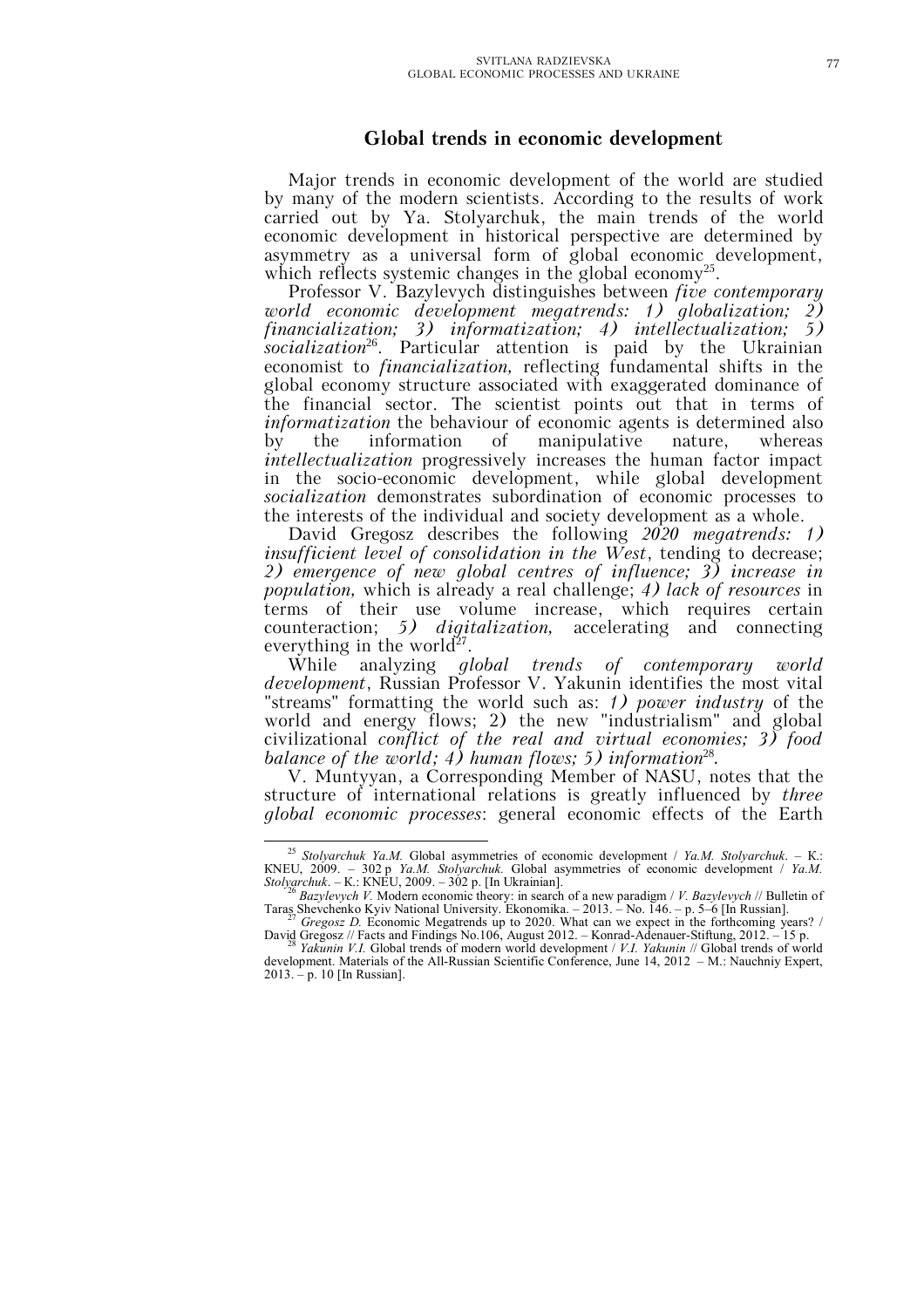population growth; increase in average world income per capita; expansion of internationalization and globalization of the economy<sup>29</sup>.

A scientific study under the leadership of M. Zhurovsky has proved that for the first half of the 21st century *the first and the most pressing challenge* to humanity is *rapid depletion of organic fuels extracted from the bowels of the Earth against increasing consumption volume thereof*, especially by China and India. However, in the early 2020s the curves of energy consumption and production will cross as regards energy generated from oil, whereas in the early 2030s – energy generated from gas, and in 2050s – energy generated from uranium-235. The study resulted in arriving at the conclusion that until humanity has discovered energy sources that could adequately replace organic fuels and nuclear energy, the energy security of single countries and the world in general will keep reducing  $30$ . . This is also facilitated by globalization, accompanied by continual planetary looting of resources as well as expansion of economic and financial crime<sup>31</sup> .

In our view, it is important to point out that fuel extracted from the bowels of the Earth will remain the dominant source of primary energy and provide for over three-fourths of energy consumption by 2030. With the end of the 21st century first quarter the era of oil use ends and the era of gas use begins. The main increase in gas production will account for traditional gas reserves most of which are concentrated in three countries – Russia, Qatar and Iran. At the end of the 21st century, *renewable energy sources should ensure transition to the new energy use system – one not based on hydrocarbon energy, which ought to significantly change the*  situation in the world<sup>32</sup>.

*According to Ukrainian researchers, the second challenge to humanity is the threat of imbalance between biological capacity of the Earth and the needs of mankind in the biosphere in the context of changing demographic structure of the world.* The threat implies that there will be more people on the planet than it can sustain, based on available natural resources. Pentagon experts say that already in 2020, the humanity may face real problems associated

<sup>&</sup>lt;sup>29</sup> *Muntiyan V.I.* Economy of the noosphere as a tool for overcoming the global financial and economic crisis / *V.I. Muntiyan* // The economic security of the state: an interdisciplinary approach [collective monograph] / under scien. editorship of Ye.V. Khlobystov. – Cherkasy: Yu.A. Chabanenko Publishing, 2013. – p.107 [In Ukrainian].

<sup>30</sup> Analysis of Sustainable Development – Global and Regional Contexts / International Council of Scientific Unions (ICSU) [et al.]; scient. supervisor M.Z. Zhurovsky. – К.: NTUU"KPI", 2010. part 1. Global analysis of safety and quality of life of people. – p. 16 [In Ukrainian].

<sup>31</sup> *Muntiyan V.I.* Loc. cit.. – p.107.

<sup>32</sup> *Yakunin V.I.* Loc. cit. – p. 10–13.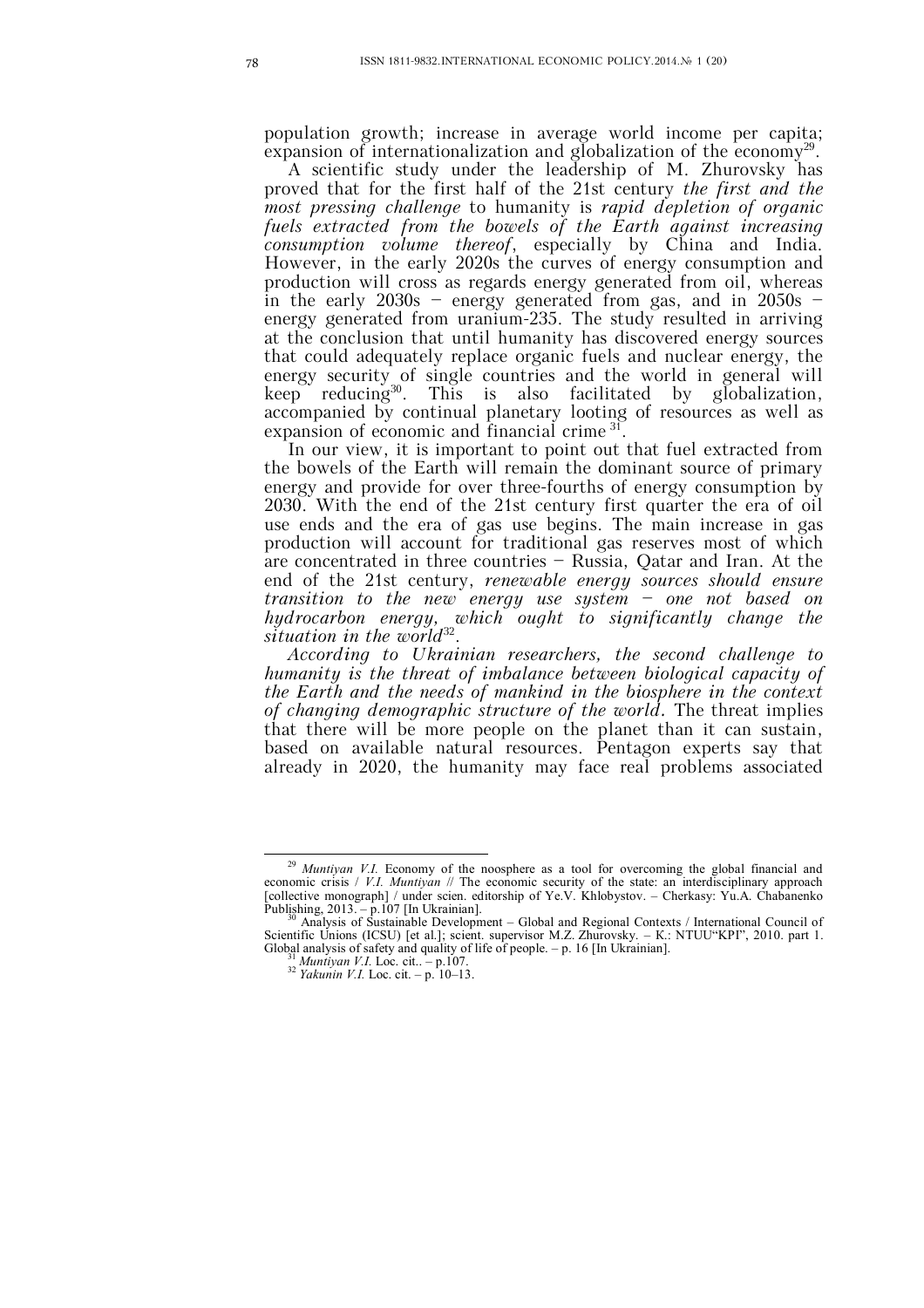with catastrophic shortage of water, energy and foods, which may cause new conflicts on Earth<sup>33</sup>.

*The third threat implies growing inequality between people and nations on Earth.* In 2011, the rich and poor countries ratio by GDP per capita at PPP made 1:250; the ratio in 2005 had been 1:175; whereas in 2000 it had made 1:100. That is, over the past decade the differentiation has increased by 2.5 times<sup>34</sup>. According to the World Bank data of 1973, three of the richest people on Earth had capital in excess of those in 47 poor countries, 475 richest people controlled half of the whole human capital. The ratio between one fifth of the richest and one-fifth of the poorest people on Earth has reached 1:75. The gap between the richest and the poorest people on Earth in terms of living standards over the past 20 years has increased almost tenfold<sup>35</sup>.

*A danger to the future of humanity lies in restricted access to*  potable water: a fifth of humanity has no access to it<sup>36</sup>. The Russian Federation territory has more than a quarter of the world's fresh water reserves, with as much as 23% found in the endemic Lake Baikal<sup>37</sup>.

Thus, *countries differ in terms of wealth and respectively – living standards of their people, while the planet's resources are being exhausted*. Under these conditions, the global economy faces the task to ensure sustainable development and to overcome the tendency of aggravating inequality, whereby also reducing the existing inequalities between people and countries, and achieving unity and solidarity of mankind.

*In theory, this is what the world globalization should be aimed at, with the globalization being the first and most important megatrend of the modern economy* creating opportunities for rich countries to import the necessary resources and manpower from poor countries, whereas for poor countries – to import high-tech products, equipment, technologies and expert human resources. In terms of such exchange, any country may incur losses, in the first place due to lowered price of its goods and services, and secondly, because of its currency undervalued exchange rate against the

<sup>&</sup>lt;sup>33</sup> Analysis of Sustainable Development – Global and Regional Contexts: monograph / International Council of Scientific Unions (ICSU) [et al.]; scient. supervisor M.Z. Zhurovsky. – К.: NTUU"KPI", 2010. part 1. Global analysis of safety and quality of life of people. – p. 16 [In Ukrainian].

<sup>&</sup>lt;sup>34</sup><sup>5</sup>S. Tkalenko Financial flows and security of the state in the context of globalization and global integration processes / *S. Tkalenko* // Mizhnarodna ekonomichna polityka. – 2013. – No. 1(18). – p. 92 [In Ukrainian].

<sup>35</sup> Analysis of Sustainable Development – Global and Regional Contexts: monograph / International Council of Scientific Unions (ICSU) [et al.]; scient. supervisor M.Z. Zhurovsky. – К.: NTUU"KPI", 2010. part 1. Global analysis of safety and quality of life of people. – p. 17–18 [In Ukrainian].

 $36<sup>1</sup>$ Analysis of Sustainable Development. Loc. cit.. – p. 20.

<sup>37</sup> *Andreyev I.L.* Fresh water as a strategic resource of Russia in the international arena / *I.L. Andreyev* // Global trends of world development. Materials of the All-Russian Scientific Conference, June 14, 2012 – М.: Nauchniy Expert, 2013 – p. 381 [In Russian].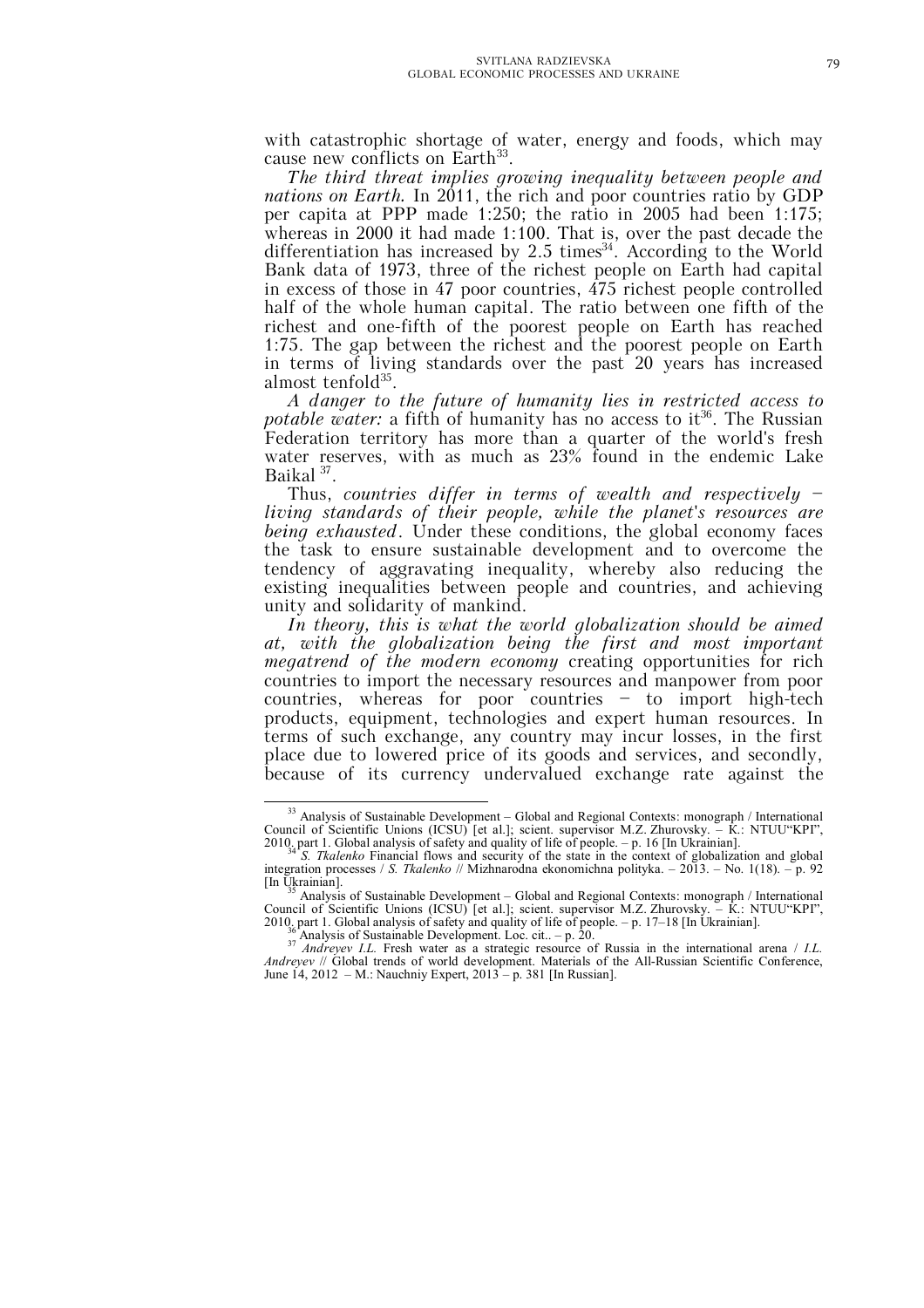currency in which a commercial transaction is carried out. Therefore, a special attention is paid to *financialization (V. Bazylevych), or to the relation between the virtual and real economies (V. Yakunin), as well as to the problem of fixing world prices,* which, as believed by many economists, would according to Maslow's hierarchy of needs provide primarily for physiological survival of mankind.

Active participation of the peripheral countries in globalization processes is promoted by the *emerging trend to growing national external debts in terms of the world's financialization.* In this context it should be noted that aggravation of the debt crises in Europe starting in the summer of  $2010$  was a turning point marking commencement of "ending the era of Western democracies debts" followed first by the period of restrictions; secondly, by structural reforms and, thirdly, by search for new sources of income<sup>38</sup>.

By analogy with narcology terms, the phenomenon of debt was given a specific description in the economic literature – "taking up a debt habit", "getting in a debt trap", while the phenomenon became an integral part of today's global economy operating mechanism of enforcing countries to participate in foreign trade, even under unfavourable price conditions for them, because of the need to obtain foreign currency, mainly, the U.S. dollars for servicing and repaying their foreign debts. Third World countries annually pay over USD 375 billion to redeem their debts, which 20 times exceeds financial support they receive from foreign countries<sup>39</sup>.

At present, volumes of transactions in international lending, investment, and particularly, currency markets, several times exceed those of commodity sales activities, whereas for every U.S. dollar in the real sector of the global economy there are USD 50 in the financial sector. Speculative transactions in international financial and investment markets reach 95% of the total transactions, while the daily volumes of speculations counted in *trillions* exceed the value of international sales by tens of times $40$ . The virtual economy allows instant performing speculative transactions involving goods, money and securities, while creating giant financial pyramids<sup>41</sup> .

In the world of phantom financial instruments investment activity keeps losing to *financial speculations* in terms of economic

<sup>38</sup> *Gregosz D.* Economic Megatrends up to 2020. What can we expect in the forthcoming years? / David Gregosz // Facts and Findings No.106, August 2012. – Konrad-Adenauer-Stiftung, 2012. – P. 3.

<sup>&</sup>lt;sup>39</sup> *Muntiyan V.I.* Economy of the noosphere as a tool for overcoming the global financial and economic crisis / *V.I. Muntiyan* // The economic security of the state: an interdisciplinary approach [collective monograph] / under scien. editorship of Ye.V. Khlobystov. – Cherkasy: Yu.A. Chabanenko Publishing, 2013. - p.105 [In Ukrainian].

<sup>40</sup> *Lukianenko D.* Global management strategies /*Dmytro Lukianenko*, *Tymur Kalchenko* // Mizhnarodna ekonomichna polityka. – 2009. – No. 8–9. – p. 7–9 [In Ukrainian].<br><sup>41</sup> Political measurement the global financial crisis. Phenomenology, theory, elimination /Problem

Analysis and State Managerial Projecting Centre – М.: Nauchniy Expert, 2012. – p. 370 [In Russian].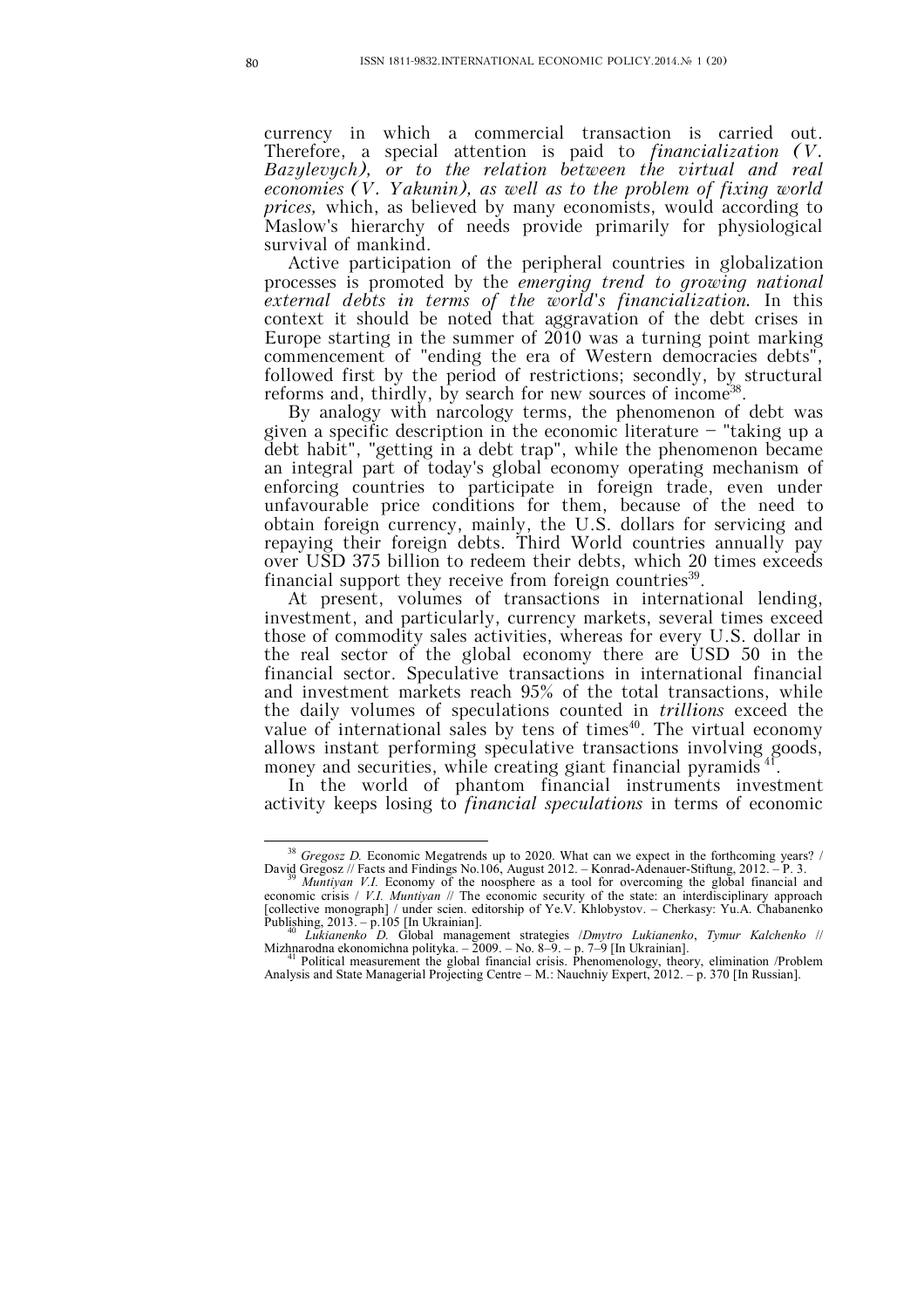returns on the one hand, while on the other  $-$  a large part of humanity is gradually turning into a society of *excessive material benefit consumers*. As the excessive consumer society faces restriction of all kinds of resources, the social inequality is aggravated and social tensions increase<sup>42</sup>. This confirms actuality of the threat posed by increasing inequality between the countries to humanity.

It is quite clear that the conflict between the virtual and real economies is based on the fact that the benefits produced and consumed by people are obtained by two basic methods: firstly, being result of work; and secondly, being result of appropriating benefits produced by another person or unearned incomes of various types. V. Yakunin emphasizes that invention of substitutes for financial benefits has spawned virtual economy, usury, trading and financial margin. That is, in the 20th century a remarkable invention took place: *initiating non-cash issue of money along with total rejecting financial security thereof*. Technological progress has spawned non-restricted issue of electronic money, resulting in usurious rent appropriation and direct financial fraud entailing imbalance between the real and speculative sectors of economy. The scientist believes socialist revolutions to be a response to the conflict of interests between the owner of the means of production and the employee. Under present conditions, *appropriation* through the right to issue and circulation of money and substituting securities again causes global conflict<sup>43</sup>.

The conflict of virtual and real economies is dwelled upon by V. Heyets, A. Hrytsenko and S. Zhovnir, emphasizing that: "Globalization as well as formation of information and network economy create new common factors, change the nature of social development as well as create wealth concentration mechanisms not through development of production but through mechanisms of its redistribution"<sup>44</sup>. In fact, scientists have already proven the leading role of Great Britain in creating prerequisites for reproducing the Anglo-Saxon model of capitalism on a global scale as well as demonstrated factors due to which Great Britain and the United States receive absolute advantages in forming the rules of international economic activity based on ideology and values of market fundamentalism, allowing the two countries to reallocate for their own benefit a significant proportion of added value created by

 $^{42}$ *Bazylevych V.* Loc. cit.. – p. 6.

<sup>43</sup> *Yakunin V.* Loc. cit.. – p.13–14.

<sup>44</sup> Institutes of employment and unemployment: current trends and challenges for Ukraine: scient. report / [V.M. Heyets, A.A. Hrytsenko, V.V. Blyznyuk et al.]; under editorship by V. M. Heyets, A.A. Hrytsenko; Institute for Economics and Forecasting, National Academy of Sciences." – К., 2013. – p. 3, 240 [In Ukrainian].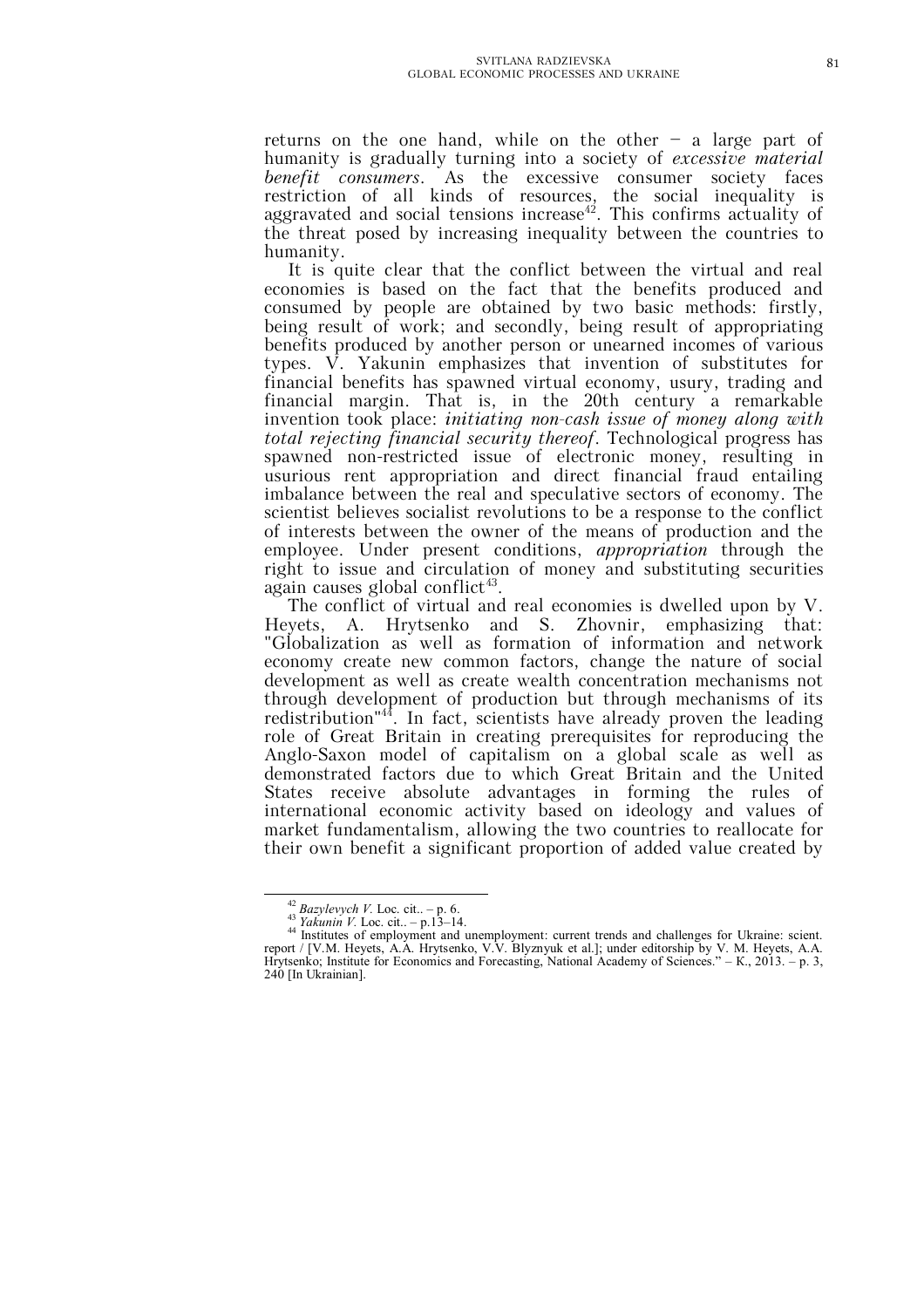other participants in the process of globalization<sup>45</sup>. Most probably, the financial centre of the world will be moved from America to Eurasia, since "struggle for the issuing machine" in the world grows more intensified, with the "issuing machine" no longer based on a certain common currency<sup>46</sup>.

The global economy financialization trend is closely linked to its informatization providing for parallel functioning of the real and virtual economies, due to which opportunities emerge for use of high information and communication technologies (ICT) to appropriate results of the real economy functioning.

Thus, resolving contradictions between the real and the virtual economy as well as *overcoming speculative processes in the society* through which appropriation of labour results and rent by certain sections of society and even nations occurs proves only possible on account of owning specific modern ICT, which is becoming one of the factors in the global economy intellectualization $47$ .

Particular importance is vested in the global economy informatization in connection with such global *trend* of the world development as *attempting to unify the system of human values* by replacing the palette of values existing in the world and corresponding to the system of values in local civilizations by values of the Western civilization (westernization). The task of unifying human values gives rise to the *tendency of reinforcing information impact on the world's population and thus forming the desired model of behaviour.* At that, the said impact is effective: the weakening of spiritual continuity of generations raises the problem of confrontation between the values of the older generation, socialized in terms of clearly regulated patterns and the values of the younger generation formed in terms of spontaneous socialization<sup>48</sup>. Along with this, the information is presented not only as an economic but also as a social and even an environmental category<sup>49</sup>.

The contemporary world is also characterized by the fact that the rich countries demonstrate a slight growth in population with it

<sup>45</sup> *Kuznetsov O.V.* Anglo-Saxon model of capitalism in the world economy: abstract of PhD in Economics thesis: 08.00.02 "world economy and international economic relations" / *O.V. Kuznetsov*; Institute of World Economy and International Economic Relations. – К., 2011. – p. 5 [In Russian].

<sup>46</sup> *Muntiyan V.I.* Economy of the noosphere as a tool for overcoming the global financial and economic crisis / *V.I. Muntiyan* // The economic security of the state: an interdisciplinary approach [collective monograph] / under scien. editorship of Ye.V. Khlobystov. – Cherkasy: Yu.A. Chabanenko Publishing, 2013. – p. 105 [In Ukrainian].

Political measurement the global financial crisis. Phenomenology, theory, elimination /Problem Analysis and State Managerial Projecting Centre – М.: Nauchniy Expert, 2012. – p. 151-166 [In Russian].

<sup>48</sup> *Bazylevych V.* Loc. cit.. – p. 6. <sup>49</sup> *Muntiyan V.I.* Loc. cit.. – p. 109.

*Selivanov A.I.* Tradition and marginality in the XXI century: confrontation, interaction, impact on

social dynamics. Portal of RAN Institute of Scientific Information for Social Sciences. – [Electronic resource]. – Access mode: http://www.rkpr.inion.ru Published on 13.07.2013 [In Russian].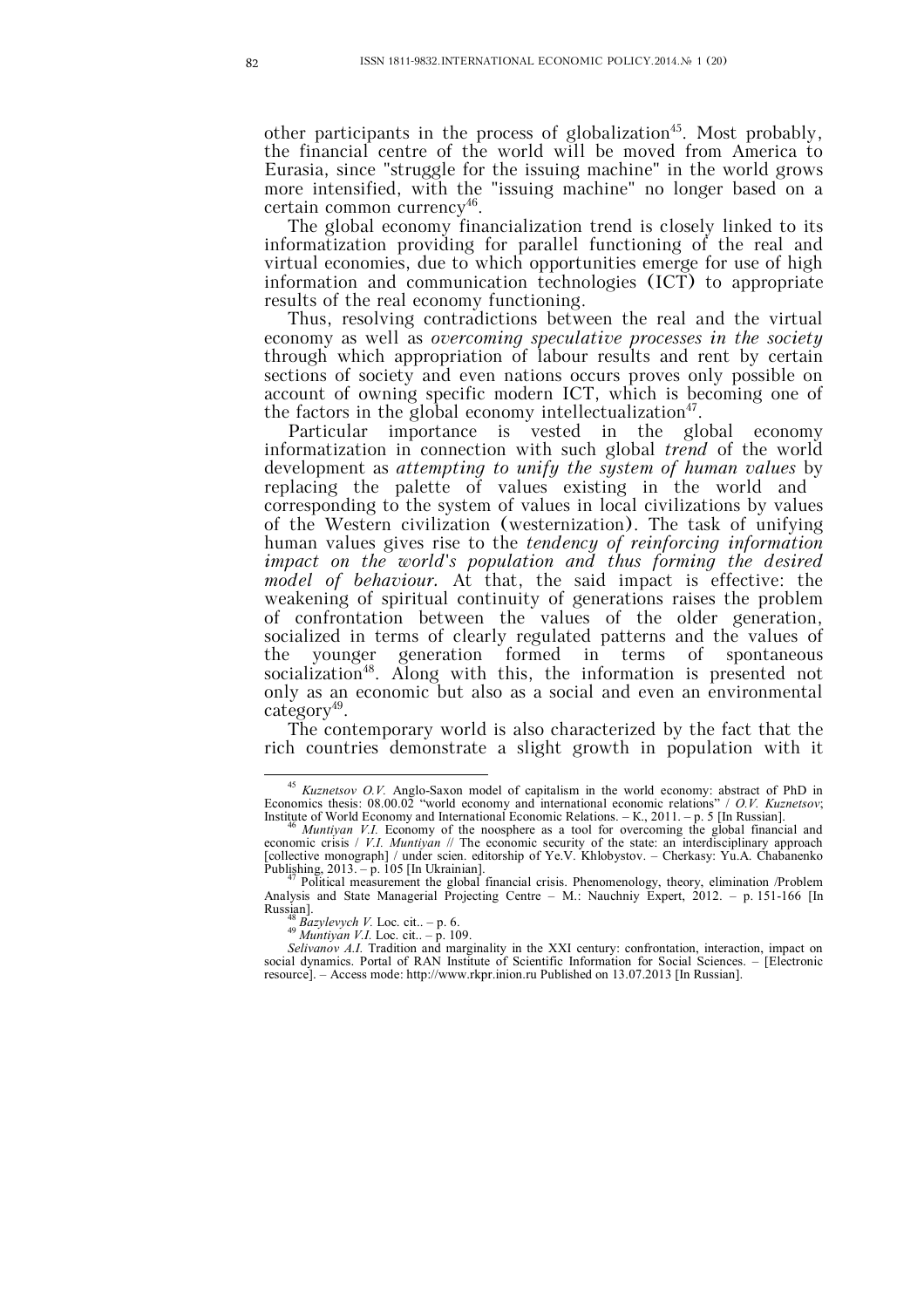aging, whereas the poor countries demonstrate a significant population increase. The annual population growth rate in developing countries is on average 6 times higher than in the developed ones<sup>50</sup>. An important *trend in the world development is intensification of human flows and population migration.* This process is generated by existence of regions with concentrated major global wealth as well as regions where the majority of the world's population resides. The imbalance between these regions is the source of future conflicts. The USA and the EU countries account for over 50% of migrants, with the USA leading in terms of the international migrants number (in 1960 – 9.74 million people; in  $2000 - 34.99$ ; in  $2010 - 42.81$  million)<sup>51</sup>.

The conflict between labour productivity growth and employment also grows exacerbated, as reflected by the increase in unemployment and the army of so-called superfluous men. Exactly due to this, global economy socialization becomes an important megatrend.

It is important to note that *for the world's leading economies the globalization process facilitates not only access to the natural resources of the peripheral countries, but also use of their capitals*. Thus, when studying the main trends of globalization of savings and investment in the global economy, N. Navrotska concludes that the integration of economies into a global economy has significantly altered the mechanism of transforming savings into domestic accumulated funds and given rise to a new problem  $-$  the lack of real investments against a background of a fairly large amount of domestic savings. There is a *tendency of absolute and relative decline in the share of savings in developed countries along with simultaneous increasing of savings in the developing ones*. Due to exporting, the developing countries earn funds from the USA and other developed countries, whereas to a large degree reinvest the earned funds also there. The imbalances in distribution of savings and investments entailed development of global net lenders and net debtors. It was in the last decade that along with the declining savings rates the developed countries started investing their national economies partly on account of savings in the developing countries. That is, countries with huge needs in modernization are engaged in exporting of capital<sup>52</sup>.

<sup>50</sup> *Kyslytsyna O.V.* International labour migration in the context of globalization: abstract of PhD in Economics thesis: 08.00.02 "world economy and international economic relations" / *O.V. Kyslytsyna*; Tukhan-Baranovsky Donetsk Economics and Trade University. – Donetsk, 2011. – p. 8 [In Ukrainian]. <sup>51</sup> *Kyslytsyna O.V.* Loc. cit.. – p. 9.

<sup>52</sup> *Navrotska N.A.* Driving trends in globalization, savings and investments in the global economy / *N.A. Navrotska* // Problemy Ekonomiky. – 2013. – No. 2. – p. 16 [In Ukrainian].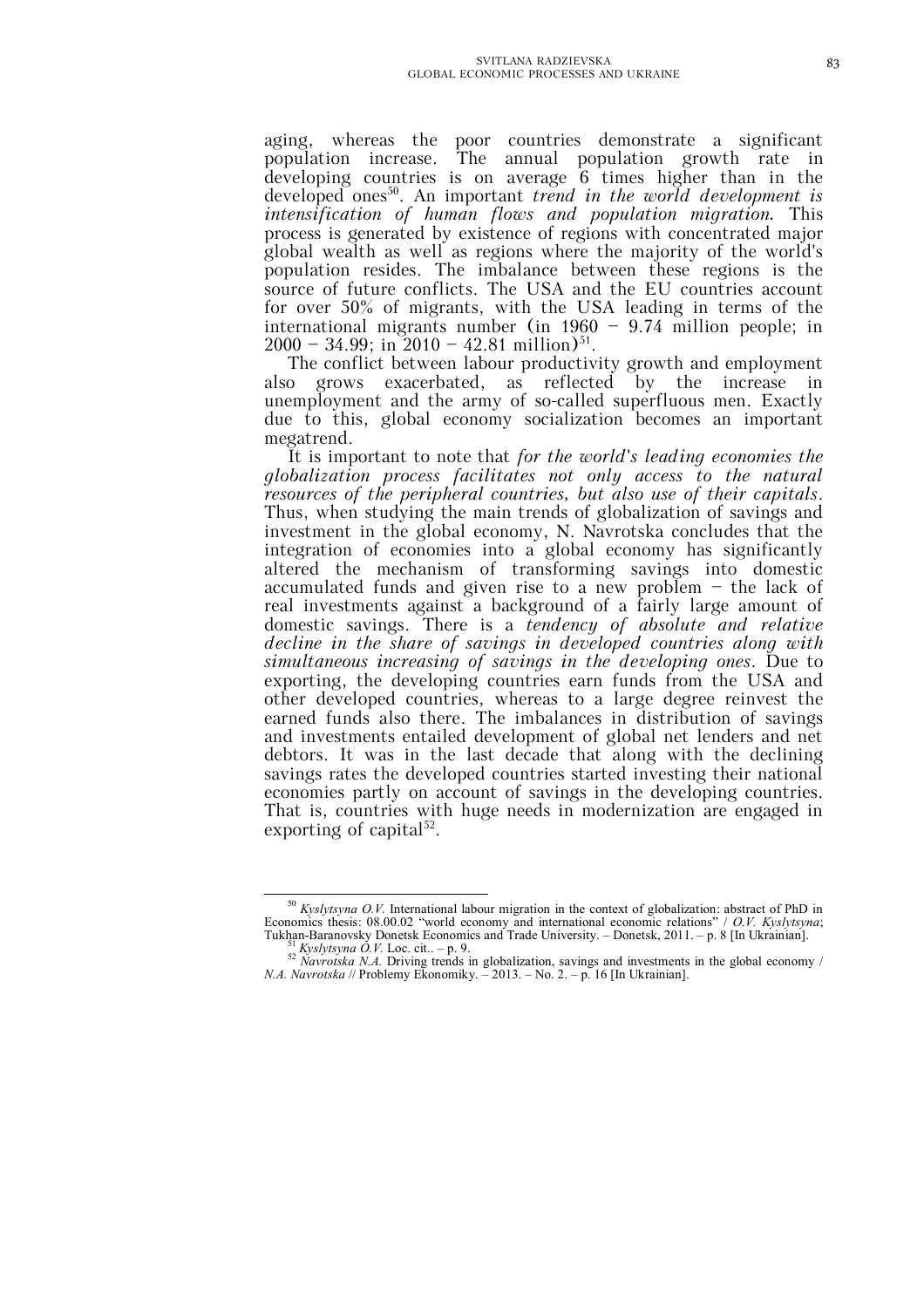The presented global economic processes are taking place in terms of contemporary uni-polar economy dominated by the USA and Western civilization.

## **Global trend of transition to a multi-polar world**

In view of the considered existing major development trends in the global economy the question arises as to the capability of poor countries to provide for informatization, intellectualization and socialization of their economy development at the same level as that of the rich countries. Unfortunately, the answer to this question cannot be affirmative.

It seems appropriate to quote opinion of the NASU academician P. Tolochko regarding these processes: "talks about the process pattern regarding world globalization, which have become one of the Western propaganda myths, as well as talks about freedom of peoples and democracy are nothing but an attempt to justify the right of the strong to free accessing the world's wealth<sup>'53</sup>. A similar opinion was offered by A. Vdovichen claiming that over the past forty years the most powerful countries led by the USA have created "a system of forceful globalization – a worldwide exploitation mechanism unprecedented in the history of mankind"<sup>54</sup> . Indeed, rich countries are the most powerful also in the military way, which may be used as an argument in resolution of international conflicts.

Obvious to all researchers of global economic processes is also the fact that *achieving living standards of the core countries by those of the periphery is impossible,* since the planet's resources are not sufficient: according to certain calculations, to achieve the above five such planets like Earth would be needed<sup>55</sup>. However, foreign scientists emphasize importance decrease of the globalization role and the fact that in the future the developing countries will be gaining more opportunities to improve their indices, especially in view of the significant increase in the number of global leaders, which will greatly affect the structure of the world economy<sup>56</sup>. This is evidenced, in particular, by GDP dynamics of country groups (see

 $\overline{a}$ <sup>53</sup> *Tolochko P.P.* Ukraine: State or Country?/ *P.P. Tolochko*. – К.: Dovitra, 2008. – p. 181 [In Ukrainian]. <sup>54</sup> *Vdovichen A.A.* The causes of disproportionate development of the world economy / *A.A.* 

*Vdovichen* // Bulletin of Chernivtsi Trade and Economics Institute. Ekonomichny Nauky. Issue 11 (50). Chernivtsi, 2013. – p. 82 [In Ukrainian].

<sup>55</sup> *Kuchukov R.A.* Globalization, postmodern, posthistory / *R.A. Kuchukov*, A.V. Savka // Global trends of world development. Materials of the All-Russian Scientific Conference, June 14, 2012 – М.: Nauchniy Expert, 2013 / Problem Analysis and State Managerial Projecting Centre. – М.: Nauchniy Expert, 2013. – p. 600 [In Russian].

<sup>56</sup> *Pacek N.* Five Mega-trends facing international businesses through to 2020 / *Nenad Pacek //* The Insight Bureau, IssueNo.44. – November 2009; Hankel W. Megatrends of the Global Economy of Tomorrow / Wilhelm Hankel, Robert Isaak // The World Financial Review [Electronic resource]. Access mode: http://www.worldfinancialreview.com/?p=499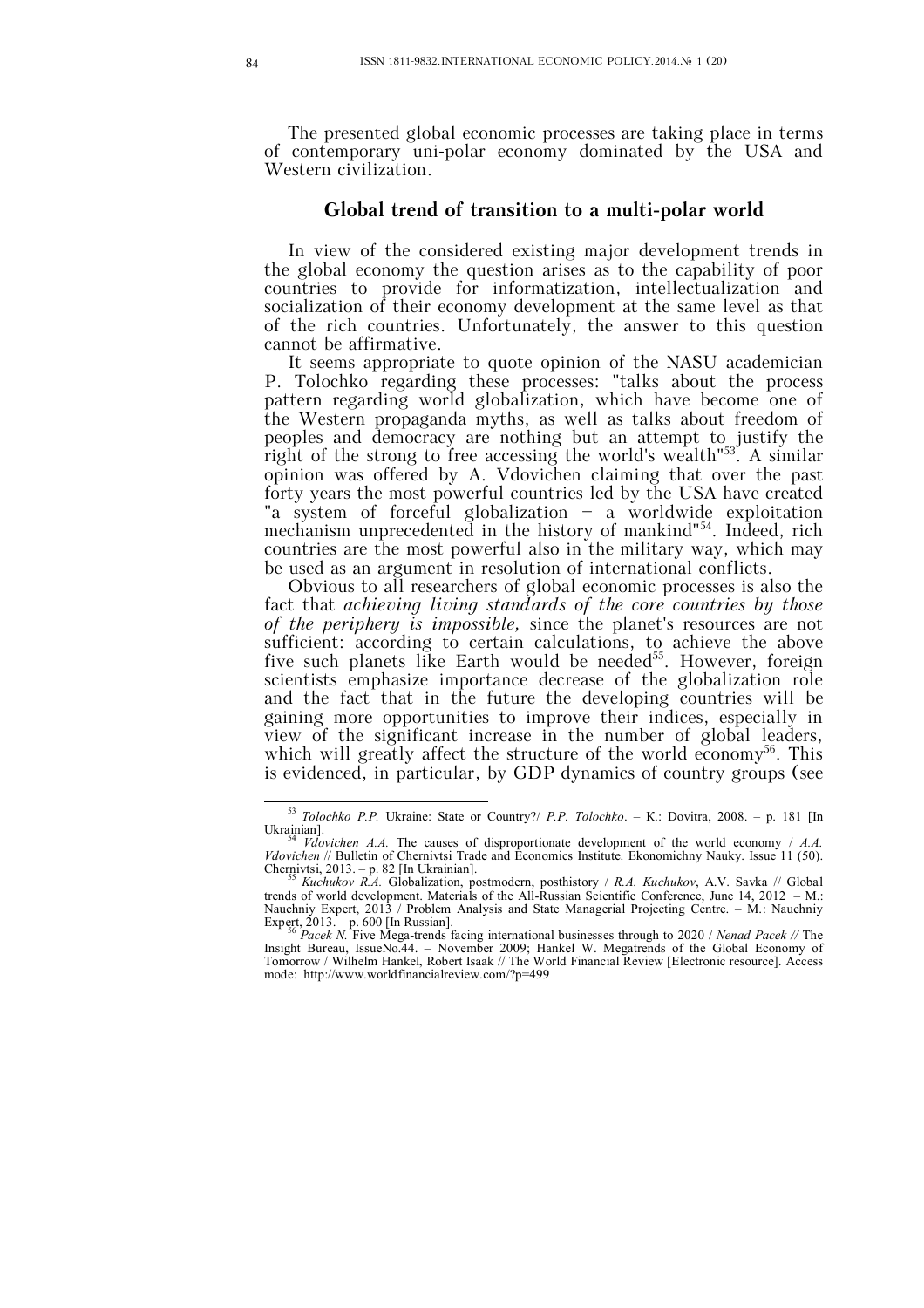Fig. 1) presented in the plenary report of O. Moskvin, the Deputy Director of the Macroeconomic Statistics Department with the State Statistics Service of Ukraine.



**Fig. 1.** GDP dynamics of country groups

Source: *Moskvin O.* Structural changes in the economy of Ukraine in the context of globalization  $//$  Transformation of national models of economic development in the context of globalization. Kyiv National Trade and Economics University, November 20-22, 2013

Despite the fact that the USA keeps occupying the first place in the world in terms of GDP (for 2012, the GDP made USD 15,650 billion), in terms of real GDP growth rate the USA ranked 134 in the world, while the EU-27 – 191. These are disturbing indicators showing a negative trend aimed at extinction of the West economic development<sup>57</sup>.

In our view, one should agree with scientists convinced that *today's world is transitional*. Leadership during uni-polar period adopted by the USA and the Western civilization showed historical and value-conscious vulnerability. A global attempt of forcing the world to ensure rent-based existence of minority (the core countries) at expense of most of the rest of the world (the peripheral countries) is nearing completion within the next 10-20 years, which will result in changing the global financial system and geo-economic space, whereas *leadership of the West will be replaced by that of the East*<sup>58</sup> . The scientific literature also expresses an interesting idea that the future will not belong to the East or the West, but to some

 $\overline{a}$ <sup>57</sup> *Muntiyan V.I.* Economy of the noosphere as a tool for overcoming the global financial and economic crisis / *V.I. Muntiyan* // The economic security of the state: an interdisciplinary approach [collective monograph] / under scien. editorship of Ye.V. Khlobystov. – Cherkasy: Yu.A. Chabanenko Publishing, 2013. – p.103 [In Ukrainian].

<sup>58</sup> *Pakhomov Yu.N.* Ukraine and Russia Between East and West / *Yu.N. Pakhomov* // Economic Journal XXI. – 2010. – No. 5-6. – p. 3–8; *V. Yakunin.* Loc. cit. – p. 28 [In Russian].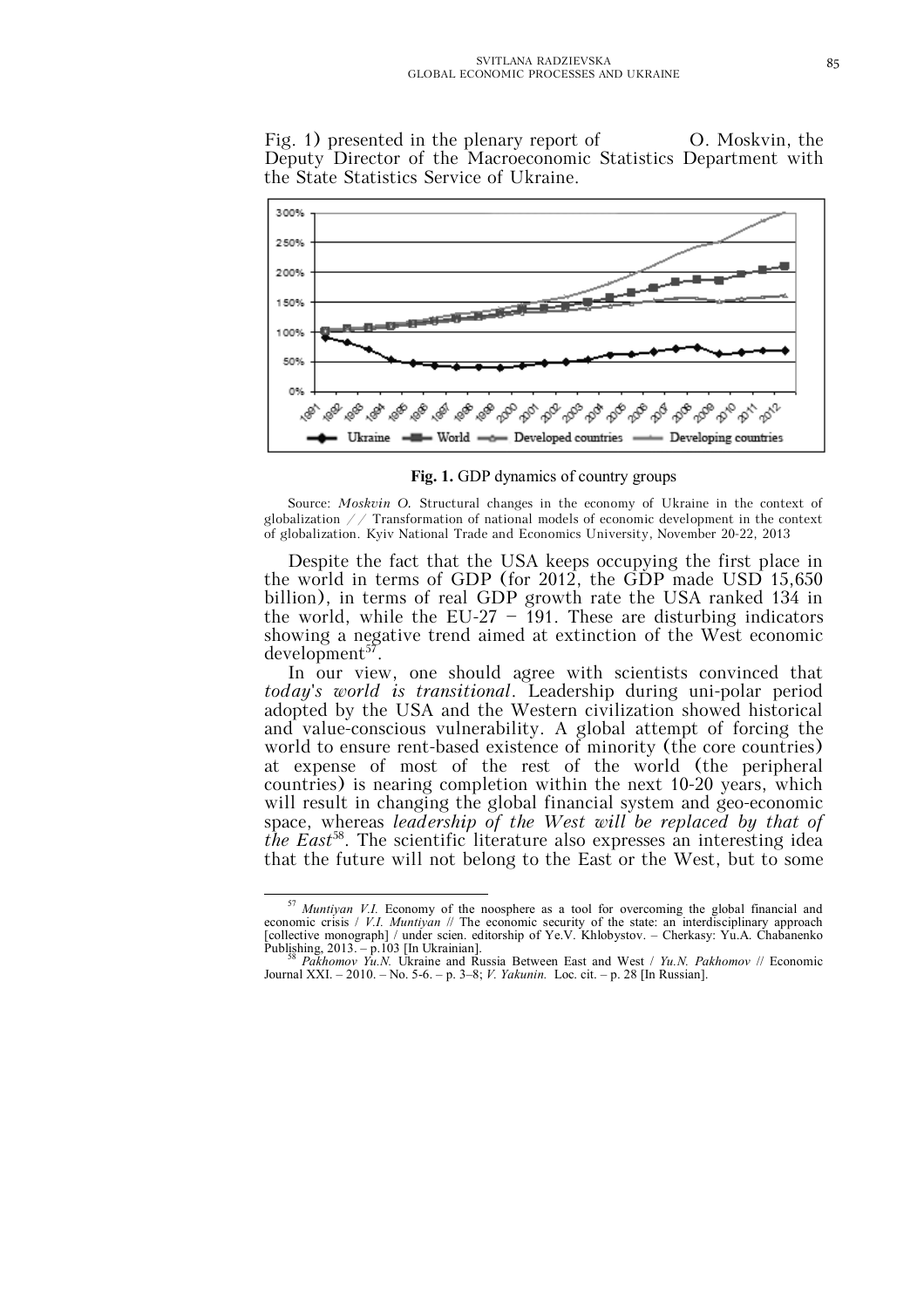third party, which will preserve the best contained in each of  $\text{them}^{59}$ .

*The essence of the above transition* lies not in a change in leadership from the West to the East, while strengthening the East's role is undeniable, but in *creation of new poles of the world*, which is taking place today. Ukrainian scientists point out: "there is a process of demarcating geopolitical space into two poles: the Atlantic (USA-Europe) and the Pacific (China, Japan). Russia (and its satellites) will still have determine themselves within the new geopolitical structure, as will have the Islamic world, India, Latin America and Africa"<sup>60</sup>.

It should be noted that overcoming the tendency to *increasing inequalities between people and nations on Earth* proves possible by donating a portion of the core countries' wealth to those of the periphery, from the rich to the poor, which would be possible only under the domination of spiritual values over material ones. Therefore, one should expect aggravating *collision of high human values with self-seeking interests and consumer model of life*. Despite new technological breakthroughs in material life, characteristics of the  $21<sup>st</sup>$  century development will be determined not by material but by spiritual values<sup>61</sup>. It proves quite logical to conclude that "in terms of world economy convergence megatrend as all new countries will inevitably be enhancing economic activity, all the countries (and especially the central ones) will have to look for new development models, otherwise... the clash of civilizations prediction may become reality"<sup>62</sup>.

New development models are by a number of researchers associated with rejection of the uni-polar world and the current Western neoliberal model of globalization thereof. Thus, it is argued that the socio-economic system can not exist without the ideological antagonist and therefore only based on differences in nations and states, primarily, in terms of space and time, a truly fair and rational world of the future can be built<sup>63</sup>.

A more common and justified becomes the opinion that the *current course of the world development is not objectively* 

<sup>59</sup> *Mezhuyev V.M.* East and West from a historical perspective / *V.M. Mezhuyev* // Russia's role in the world: the right to exist and historical manifestations. – M.: Nauchniy Expert, 2011. – p. 105 [In Russian].

<sup>60</sup> The global challenges of our time: social and geographical view / *B.P. Yatsenko*, *V.K. Kiptenko, V.V. Smal* et al.; under editorship of *B.P. Yatsenko*, *V.K. Kiptenko*. – К.: Kyivsky Universytet, 2012. – p.9 [In Ukrainian].

<sup>61</sup> *Pakhomov Yu.N.* Ukraine and Russia Between East and West / *Yu.N. Pakhomov* // Economic Journal XXI. – 2010. – No. 5-6. – p. 3–8; *V. Yakunin* Loc. cit. – p. 29 [In Russian].

<sup>62</sup> The global challenges of our time: social and geographical view / *B.P. Yatsenko*, *V.K. Kiptenko, V.V. Smal* et al.; under editorship of *B.P. Yatsenko*, *V.K. Kiptenko*. – К.: Kyivsky Universytet, 2012. –

p.12 [In Ukrainian]. <sup>63</sup> Globalization of the world economy: a geospatial view / O.O. Lyubitseva, V.K. Babarytska, B.P. Yatsenko et al. – K.: Kyivsky Universytet, 2010. – p. 13–14 [In Ukrainian].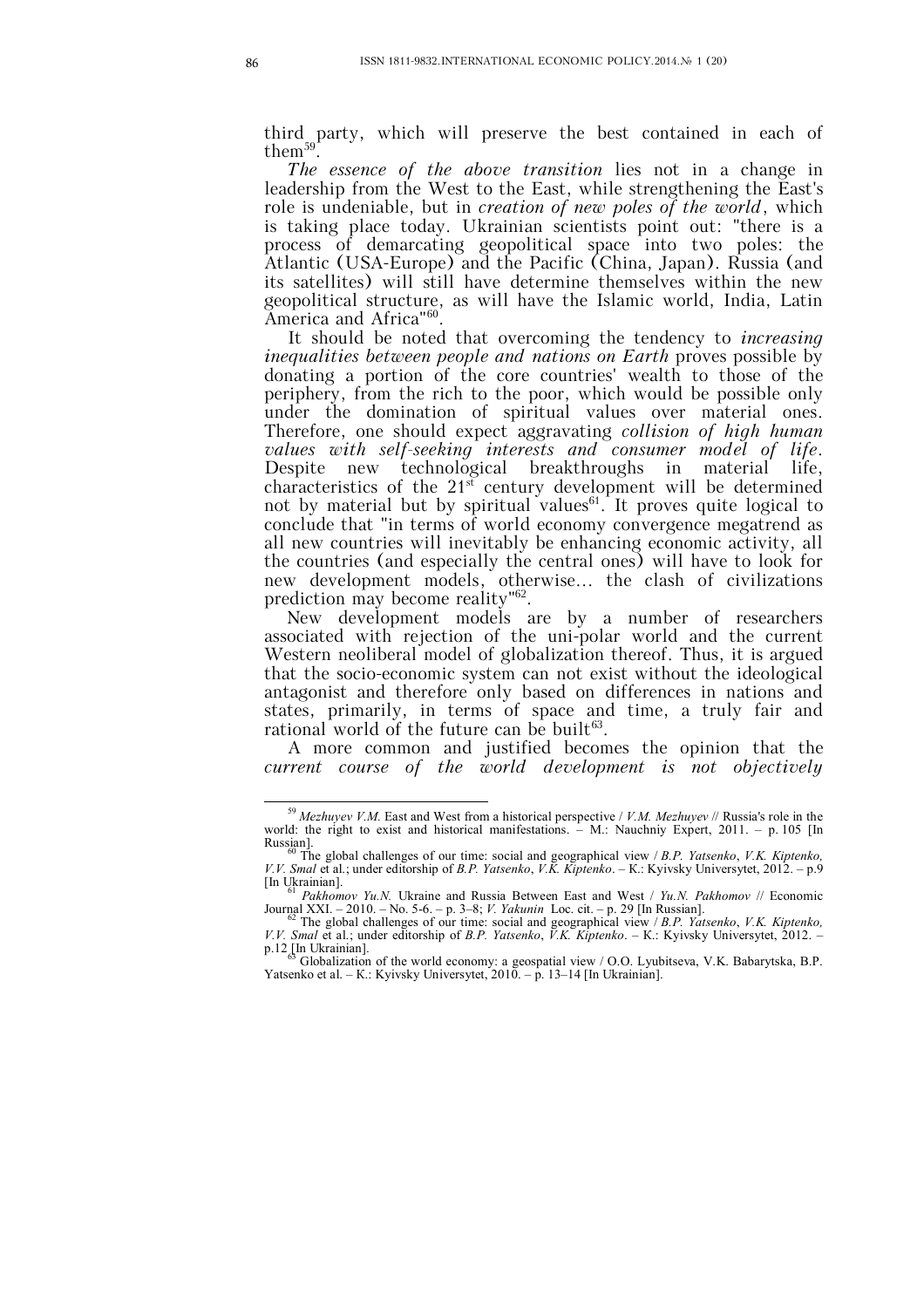*determined while instead being a consequence of unequal exchange of economic activity results between core and peripheral countries artificially imposed by those of the core,* which after World War II and collapse of the USSR transformed the old colonial system to a new system of *neo-colonial exploitation of the world by selected countries of the "golden billion"*<sup>64</sup> . The basis of the system is the *appropriation* mechanism formed as a result of financialization on account of the right to issue and circulation of money and securities. The mechanism's effect is closely related to the fact that the leadership of the peripheral nations is economically dependent not only on the quality of economic management in their countries, but rather on complying with the requirements of international and supranational institutions as well as influential core countries.

It is known that the transnational protest movements are against the current neoliberal model of the world economy globalization, with those called anti-globalization and alter-globalization movements<sup>65</sup>.

Pressing is for countries in the periphery the *problem of preventing formation of a certain managerial stratum of population, which based on own interests can make decisions not to the national favour* (in particular, the impact of elite savings in foreign banks). One of the forms of influencing the peripheral countries is the possibility of arresting their accounts in foreign banks, as indicated by A. Hrytsenko when referring to the problem of foreign exchange reserve: "Take, for example, foreign exchange reserves perceived by public consciousness as certain stock values not exposed to situational factors and available to help out in the event of unforeseen difficulties. However in fact, this stock is mainly foreign currency (usually U.S. dollars and euros) placed with foreign banks in reliable short-term securities of countries with stable economic and financial systems. Foreign exchange reserves (excluding gold, whose share is small, and moreover, it is often stored in foreign banks) do not provide any real values, while being just entries in the accounts or securities granting the right to receive foreign currency (also in the form of entries in the accounts), in exchange for which one can gain real values. In fact, the foreign exchange reserves embody trust to the country with a stable financial system and the current world financial order, whereas at that, the trust is mutual. For example, if a country keeps its foreign

<sup>64</sup> *Gorelov A.A.* Global neo-colonialism: the state and the involution / *A.A. Gorelov* // Global trends of world development. Materials of the All-Russian Scientific Conference, June 14, 2012 – М.: Nauchniy Expert, 2013 / Problem Analysis and State Managerial Projecting Centre. – М.: Nauchniy

Expert, 2013. – p. 69–82 [In Russian].<br><sup>65</sup> Alter-globalizm and anti-globalization movement in the contemporary world: Coll. of reviews and summaries/ Centre for scientific and information studies of global and regional problems. Global problems department. – М.: INNION RAN, 2006. – 152 p. [In Russian].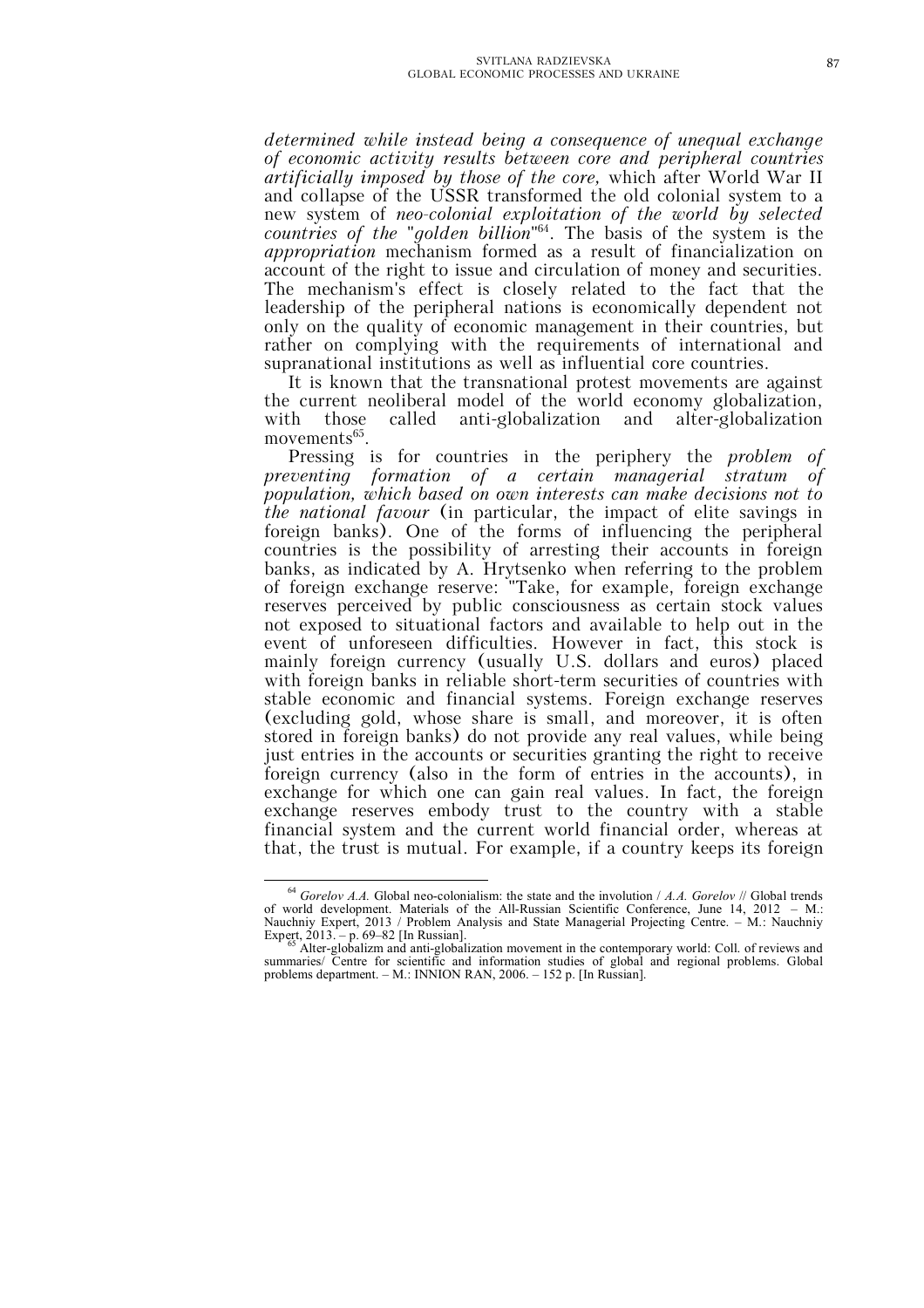exchange reserves in U.S. treasury bonds (which is very common), and the USA may for some reason decide that the country is improperly behaving on the international scene and arrest its assets, the foreign exchange reserves will no longer be regarded as such. The loss of trust is the loss of foreign exchange reserves" 66 . During recent years, this influence was repeatedly applied in the international practice.

While considering the major global development trends of the world, many scientists came to the conclusion that one of them was the multi-polar world formation trend. Ukrainian scientists argue that "over the past 25 years, the world has radically changed: the USA – USSR bipolar system disappeared, and a uni-polar world system led by the USA was created. A multi-polar world system is discernible where giant countries such as China, India, Russia, medium countries such as Japan and Brazil, and integration associations such as the EU, etc. become new centres of geopolitical influence"<sup>67</sup> . Thus, S. Huntington notes that in one or two decades a really multi-polar  $21^{st}$  century will come to existence. R. Greenberg, the Director of RAS Institute of Economics, believes that the existence period of the uni-polar world established after collapse of the USSR is approaching expiry much like quincentenary of Euro-Atlantic civilization dominance<sup>68</sup>.

#### **Impact of global economic processes on Ukraine**

The considered major trends of the world development influence the socio-economic development of Ukraine, while being manifested by deterioration of energy supply problem and increasing energycarrier prices, increasing openness of the national economy and enhancing its participation in the globalization processes, dollarization and financialization of the economy, exacerbation of the conflict between the real and the virtual economy, increasing gross external debt and emerging situation of Ukraine being caught in a debt trap.

A serious threat to Ukraine lies in aggravation of the population social inequalities, demographic situation showing signs of

 $\overline{a}$ <sup>66</sup> Institution of trust in terms of economic space and time: [monograph] / [А.А. Hrytsenko, Т.І. Artyomova, Т.О. Krichevska et al.], under editorship by А.А. Hrytsenko; Institute for Economics and Forecasting, National Academy of Sciences.  $-K$ , 2012.  $-p$ . 7–11 [In Ukrainian].<br><sup>67</sup> Adaptation of Ukraine to the world-system transition from uni-polarity to multi-polarity. Analyt.

rep. / [coll. of authors: M.I. Mykhalchenko, Yu.Zh. Shayhorodsky, O.K. Shevchenko et al.; under editorship by M.I. Mykhalchenko]; I.F. Kuras Institute of political and ethno-national studies, National Academy of Sciences. – К.: I.F. Kuras IPENS, 2012. – p. 112 [In Ukrainian].

<sup>68</sup> *Greenberg R.S.* Contours of the new economy and chances of Eurasian integration / *R.S. Greenberg* // Global trends of world development. Materials of the All-Russian Scientific Conference, June 14, 2012 – М.: Nauchniy Expert, 2013 / Problem Analysis and State Managerial Projecting Centre. – М.: Nauchniy Expert, 2013. – p. 31 [In Russian].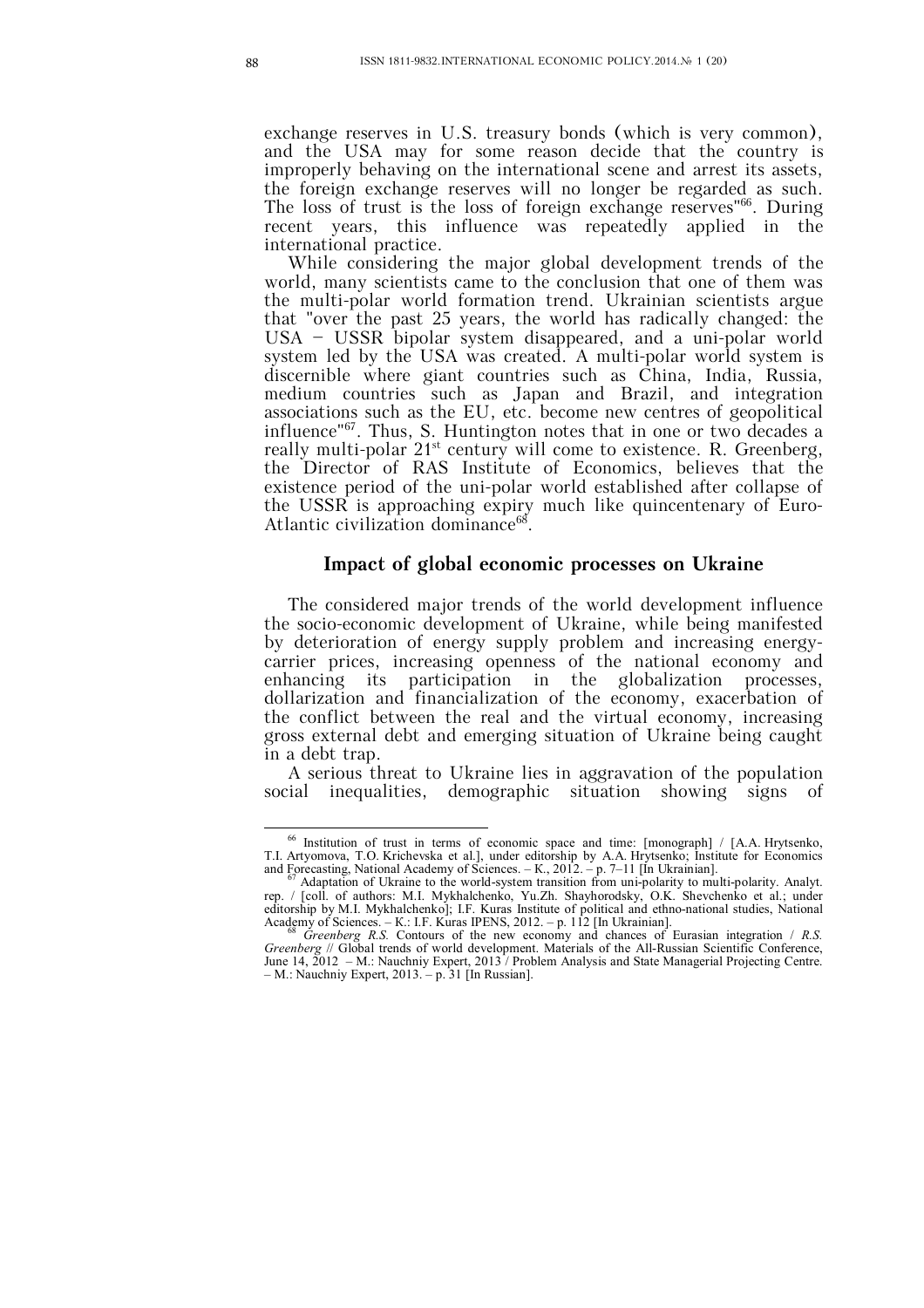depopulation, degradation and marginalization<sup>69</sup>, as well as migratory processes, which may give rise to civilization conflicts that occur in the neighbouring countries, however so far virtually absent in Ukraine.

Paramount importance for the economy of Ukraine is vested in energy supply sector due to its energy intensity: under conditions of obtaining energy carriers at world prices the economy becomes unprofitable, which was proved back in 1992 by the NASU Institute of Economy showing that calculations of the balance of payments for import and export of basic raw materials and finished goods in trade between Ukraine and other republics of the Soviet Union during 1989 in terms of world prices demonstrated negative balance in the amount of USD 9.79 billion, while the import taken into account the deficit reached as much as USD 18.33 billion. Calculations showed that the reason for such a large negative balance was a significant difference between domestic and world prices for energy carriers in the first place. In the former USSR, "the domestic price of oil in 1990 had made only 0.9% of the world market price, with the share of energy costs in the cost structure for industrial production amounting to small percents, and sometimes to portions thereof"<sup>70</sup>. Therefore, under current conditions and global levels of energy prices the economy of Ukraine will be growing along with increasing gross foreign debt.

Negative impact on the development of Ukraine is produced by dollarization of the economy, imperfectness of foreign exchange control and currency regulation. Strengthening of the conflict between the real and the virtual economy is promoted by unaccountability of the National Bank of Ukraine to the Government of Ukraine, while in terms of the economy financialization – also the NBU larger degree of integrity with the global financial system than with the Ukraine's system of economy state control.

Not the economy of Ukraine is 'in the heart' of the current money issue system and ensuring stability of the national currency, but foreign currency instead, mainly the U.S. dollar. The entire global economy uses the U.S. dollar as a reserve currency, therefore such a situation is observed in other countries as well<sup>71</sup>.

The global financialization trend in the world development has manifested itself also in the current system of moving capital

 $\overline{a}$ <sup>69</sup> *Mandybura V.* Political and economic aspects of modern social-class population structuring of Ukraine / *V. Mandybura* // Ekonomichna Teoriya. – 2010. – No. 2. – p. 16–30 [In Ukrainian].

<sup>70</sup> *Burlaka V.H.* Strategy of Ukraine's oil sector development / *V.H. Burlaka*; National Management Academy. – К., 2012. – p. 228–229 [In Ukrainian]. <sup>71</sup> To the centennial of creation of the Federal Reserve System: implications for the history and

modernity. The third meeting of the "Free Thought" Intellectual Club // Svobodnaya Mysl. – 2013. – No.  $6. - p. 68, 79.$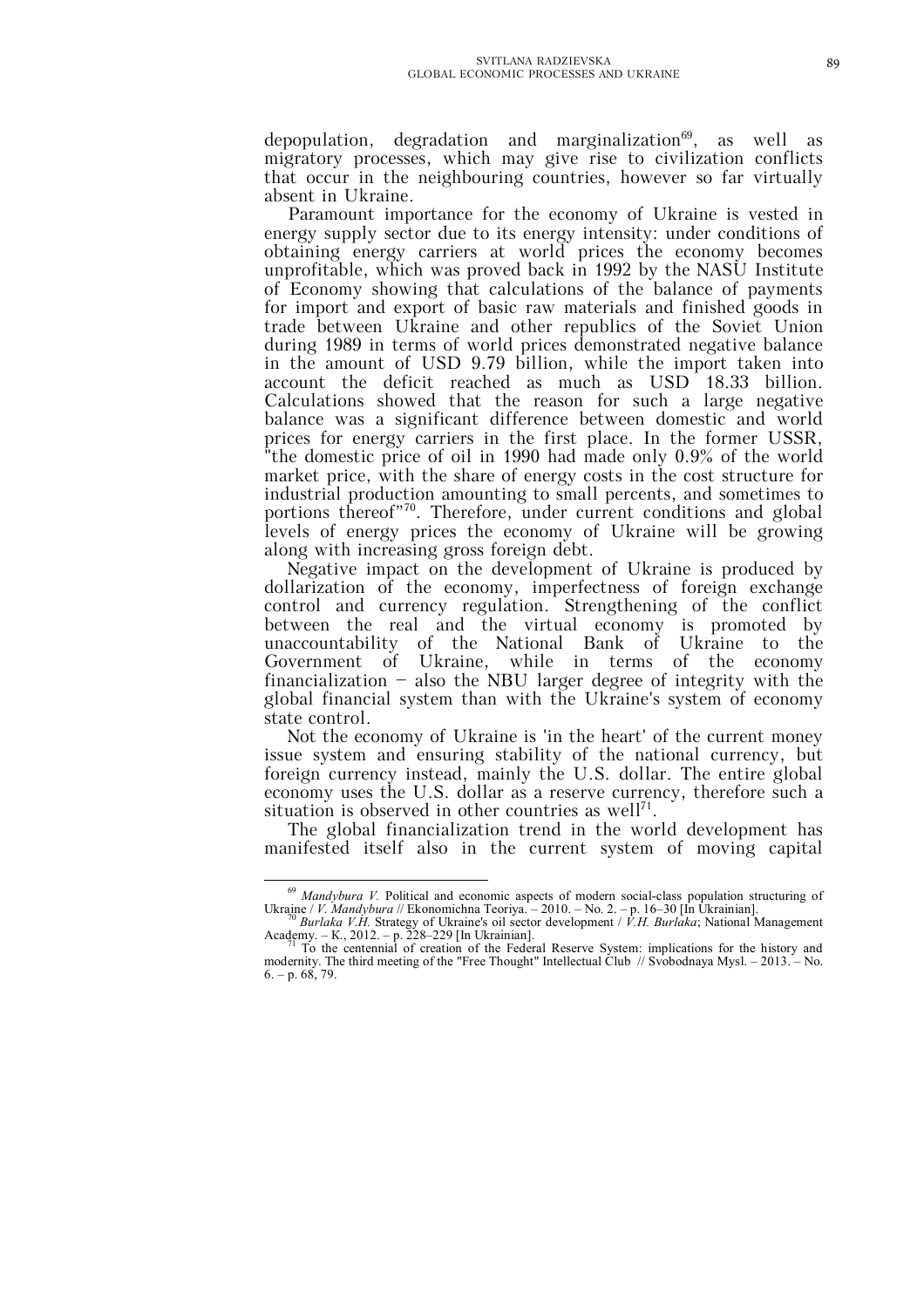resulted from economic activity to offshore zones and influx thereof to Ukraine in the form of direct foreign investment<sup>72</sup>.

An undisputed impact on the economy of Ukraine is produced by the global society informatization trend, which provides for implanting values of the Western civilization to the country's population, with the civilization having given birth to the modern neo-liberal model of globalization. The impact of global trends of informatization, intellectualization and socialization of society contributed to significant income differentiation of Ukraine's population – the difference in incomes of the poor and the wealthy sections of the population reaches  $40$  or more tens of times<sup>73</sup>. The differentiation is grounded by the necessity of significant investment in human capital, which is however frequently manifested not by knowledge or skills improvement of employees and increasing their commitment to practical activity, but rather by turning them into *excessive material benefit consumers*.

The aforementioned global trends pose certain threats of national sovereignty restrictions, as well as those of the country's economic situation deterioration and decline in living standards<sup>74</sup>.

Accession to the World Trade Organization and formation of FTAs with several countries can still hardly be called a success for Ukraine both in terms of trade balance dynamics, which in 2006 proved negative with subsequent deterioration trend (see Table 1) and exports structure, which is mostly dominated by raw materials and semi-finished products.

*Table 1* **Trade balance dynamics (Ukraine's trade with countries of the world), mln. USD**

| Years   | 2001       | 2002      | 2003      | 2004      | 2005      | 2006      | 2007      |
|---------|------------|-----------|-----------|-----------|-----------|-----------|-----------|
| Balance | 2886.5     | 3844      | 2836.7    | 6918.6    | 1291.8    | $-2884.5$ | $-7263.6$ |
| Years   | 2008       | 2009      | 2010      | 2011      | 2012      | 2013      |           |
| Balance | $-13294.7$ | $-1312.6$ | $-3025.3$ | $-6657.0$ | $-8985.3$ | $-8475.8$ |           |

Source: Statistical Yearbook of Ukraine for 2003 / State Statistics Committee of Ukraine. – К., 2004. – p. 263, 273 [In Ukrainian]; Ukraine's foreign trade: Stat. collection/ State Statistics Committee of Ukraine. – К., 2010. – p. 8 [In Ukrainian]; Ukraine's foreign trade: Stat. collection / State Statistics Service of Ukraine. – К., 2013. – p. 8 [In Ukrainian]; Foreign trade balance of Ukraine / State Statistics Service of Ukraine. Express issue. 14.02.2014. No. 59/0/08.2ap-14 [In Ukrainian].

<sup>72</sup> *A.A. Mazaraki.* National measurement of integration with global production networks / *A.A. Mazaraki* // Transformation of national models of economic development under conditions of globalization: materials of the International scient.-pract. conference (Kyiv, November 20-22, 2013) / under editorship by *A.A. Mazaraki*. – К.: National Economics and Trade University, 2013. – p. 89 [In Ukrainian].

Inequality in Ukraine: the scope and opportunities to influence / under editorship by E.M. Libanova. – Uman: Sochinsky Publishing, 2013. – p. 13 [In Ukrainian].

<sup>74</sup> *Mocherny S.*National and economic sovereignty of the country / *S.Mocherny* // Ekonomika Ukrayiny. – 2005. – No. 10. – p. 4–13 [In Ukrainian].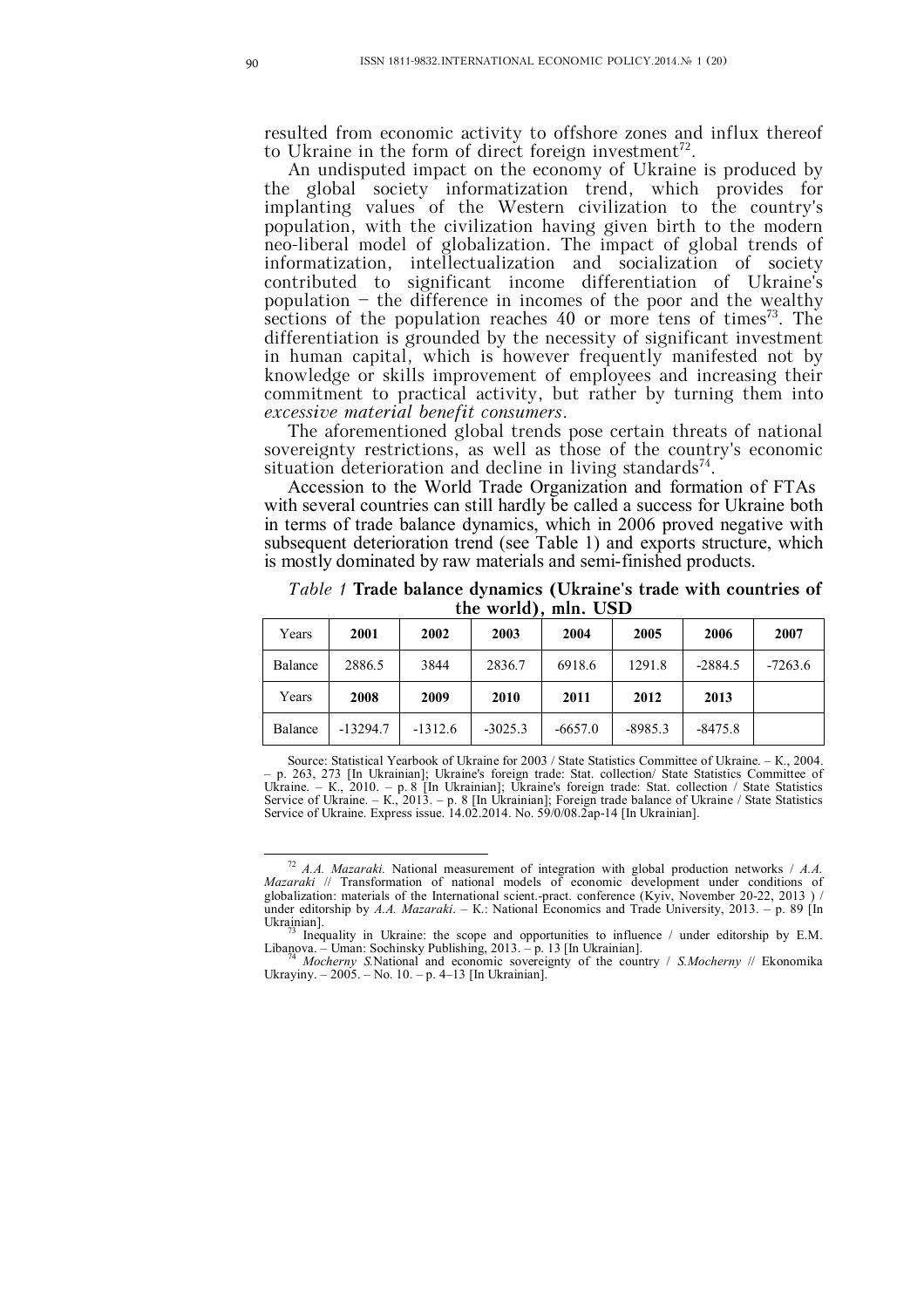Dollarization of the Ukrainian economy is accompanied by UAH exchange rate continual decline against the U.S. dollar, thereby worsening conditions of Ukraine's gross external debt repayment, which as per the end of 2013 third quarter amounted to USD 137.7 billion. In relation to GDP the total debt makes  $77.3\%^{75}$ .

Geo-economic determination of Ukraine is one of the most important problems in the context of national development<sup>76</sup>, successful resolving of which requires careful studying impact of the major global trends on Ukraine's economy under the present conditions. Certain challenges are seen by Ukraine in the global trend of multi-polar world establishing, manifested by the problem of developing integration processes with countries of the European and Eurasian Unions.

In this context it should be noted that the importance of simultaneous access to two powerful European and Eurasian markets is highlighted in the work by Professor A. Shnyrkov<sup>77</sup>. Considerably interesting are the results of calculations performed jointly by Ukrainian and Russian scientists as regards benefits of cooperation with the Eurasian Union<sup>78</sup>. It should be noted that foreign scientists write both about Russia's role strengthening, considering the country as one of the future leaders of Eurasia, and on improving efficiency of cooperation between the Eurasian continent countries, which in their view, would in the future result in the policy of the Eurasian Union influencing the European Union policy and even that of the United States and China<sup>79</sup>.

The most important task for Ukraine lies in its provision with energy resources, specifically – with Russian gas. The second most important task for Ukraine is to ensure production and export of products with significant added value. In our view, accomplishing these two tasks is related to cooperation with the Eurasian Union. Certain interest may also be posed by transition to own currencies in

<sup>75</sup> Balance of payments and external debt of Ukraine. 2013 third quarter. – К.: NBU, 2013. – p. 81 [In Ukrainian].

<sup>76</sup> *Lukianenko D.H.* Economic integration and global problems of today / *D.H. Lukianenko*. – К.: KNEU, 2005. – p. 4 [In Ukrainian].<br><sup>77</sup> *Shnyrkov O.* Priorities of Ukraine's free trade areas / *O.Shnyrkov* // Bulletin of Taras Shevchenko

Kyiv National University. International Relations. – Issue 38/39/2012. – К. : Kyivsky Universytet, 2012. – p. 37–38 [In Ukrainian]. <sup>78</sup> *Ivanter V., Geets V., Yasinskiy V., Shirov A., Anisimov A.* The Economic Effects of the Creation of

the Single Economic Space and Potential Accession of Ukraine. Eurasian Integration Yearbook 2012. – Almaty,  $2012 - P.19 - 42$ .

*Adomeit H.* Putin's 'Eurasian Union': Russia's integration project and policies on post-Soviet space. Neighbourhood policy paper. A Project of the German Marshall Fund: Center for International and European Studies. July 2012, No.4; *Cohen, A.* (2013). Russia's Eurasian Union сould еndanger the neighborhood and U.S. interests. June 14, 2013: The Douglas and Sarah Allison Center for Foreign Policy Studies; *Dragneva, R., Wolczuk, K.* (2012). Russia, the Eurasian Customs Union and the EU: Cooperation, Stagnation or Rivalry? August 2012: The Royal Institute of International Affairs. – 16 p.; *Delyagin, M.* The Global Crisis: Why Mankind Needs Russia. – The Schiller Institute's April 13-14 conference on "The Future of Eurasian Cooperation", Frankfurt, Germany: Executive Intelligence Review. May 3, 2013, Vol.40, No.18 P. 70–73.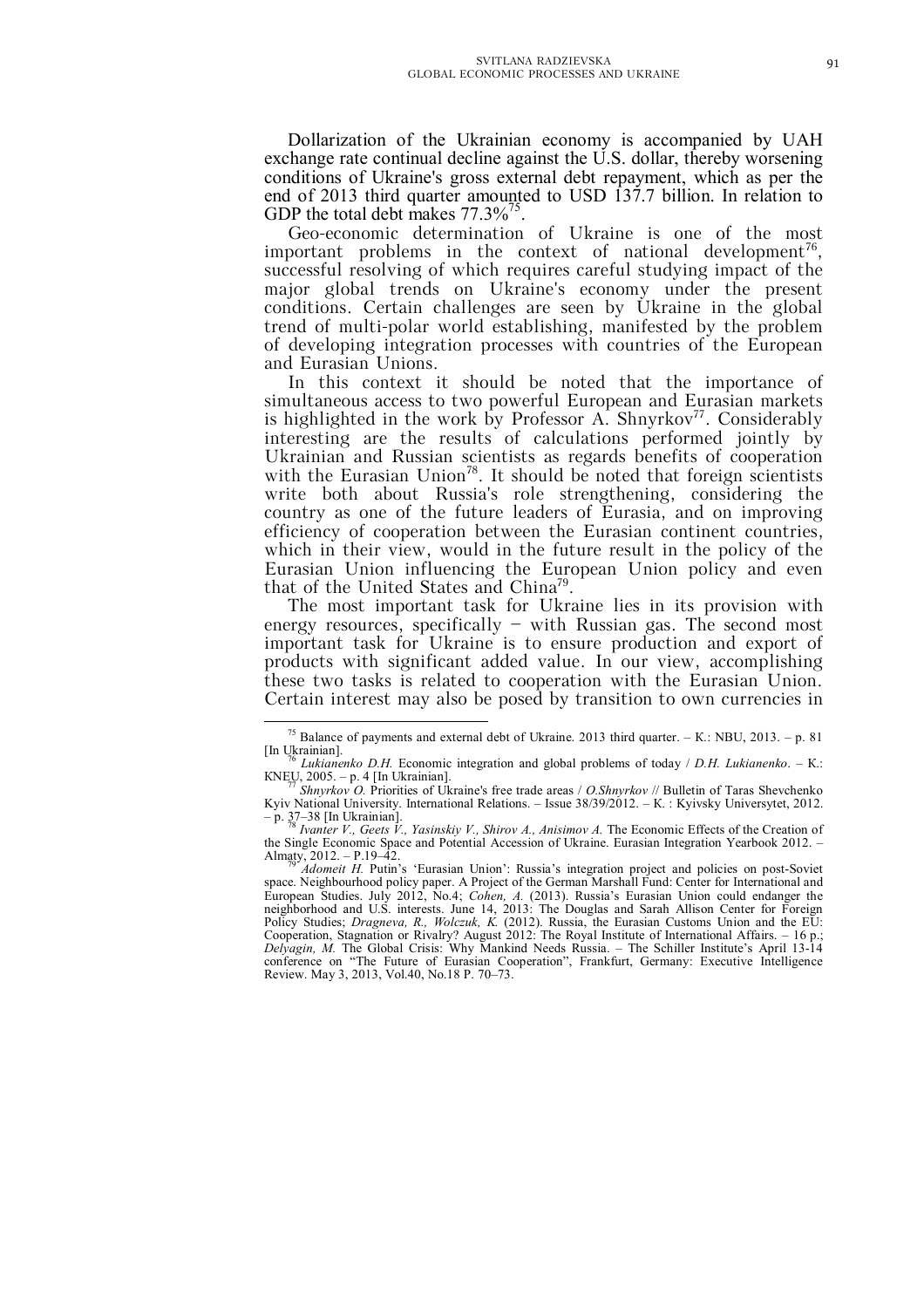terms of Ukraine cooperating with those countries (given the correlation between the Ukrainian hryvnia and the Russian ruble, as well as impact of the financialization trend).

For Ukraine, particular importance is vested in the impact of the trend implying existing uni-polar world transformation into a fairer multi-polar world, *with the core countries of the current uni-polar world having implemented and supporting the neoliberal model of globalization*. In the struggle between *maintaining the uni-polar world* (which is in the interests of the "golden billion" leading countries) and *establishing a multi-polar world* (which is beneficial to the peripheral countries), intentions of Ukraine's integration with the West will support the first global players. Hopes of gaining financial assistance from the European Union, given its current state<sup>80</sup>, prove quite doubtful. According to data of 1995, the share of the Western civilization population in that of the world made 13%, while the share of Orthodox-Slavic amounted to 8%, whereas by the share of world gross domestic product the figures were respectively 47% and 4%<sup>81</sup> . In case of Ukraine joining the Eurasian Union, it will contribute to strengthening the multi-polar world and Eurasian Union obtaining the status of a new global centre in conjunction with establishment of other new global centres<sup>82</sup>, however, this will be contrary to the interests of the leading core countries.

It still remains to be seen, which of the two ways will be chosen by Ukraine, or whether it will try to avoid selecting and restrict itself to participation in the integration processes at the stage of forming free trade areas with the CIS, GUAM and, possibly, with other countries.

#### **Conclusions**

Global economic processes are characterized by the following major megatrends: globalization, financialization, informatization, intellectualization and socialization. There is a rapid depletion of organic fuels extracted from the bowels of the Earth against increasing consumption volume thereof and growing inequality between people and countries.

<sup>&</sup>lt;sup>80</sup> The deepening divisions in Europe and the need for a radical alternative to EU policies. EuroMemorandum 2014. – European Economists for an Alternative Economic Policy in Europe. – 54 p. <sup>81</sup> *Filipenko A.S.* Economic development of modern civilization / *A.S. Filipenko*. – К.: Znannya

Ukrayiny, 2006. – P. 33 [In Ukrainian]. <sup>82</sup> Adaptation of Ukraine to the world-system transition from uni-polarity to multi-polarity. Analyt.

rep. / [coll. of authors: M.I. Mykhalchenko, Yu.Zh. Shayhorodsky, O.K. Shevchenko et al.; under editorship by M.I. Mykhalchenko]; I.F. Kuras Institute of political and ethno-national studies, National Academy of Sciences. – К.: I.F. Kuras IPENS, 2012 – 120 p. [In Ukrainian].

Savin L. Establish a multi-polar world order / Leonid Savin // *Geopolitika* Informational and analytical portal. 30.03.2013. [Electronic resource]. Access mode: http://www.geopolitica.ru/node/1702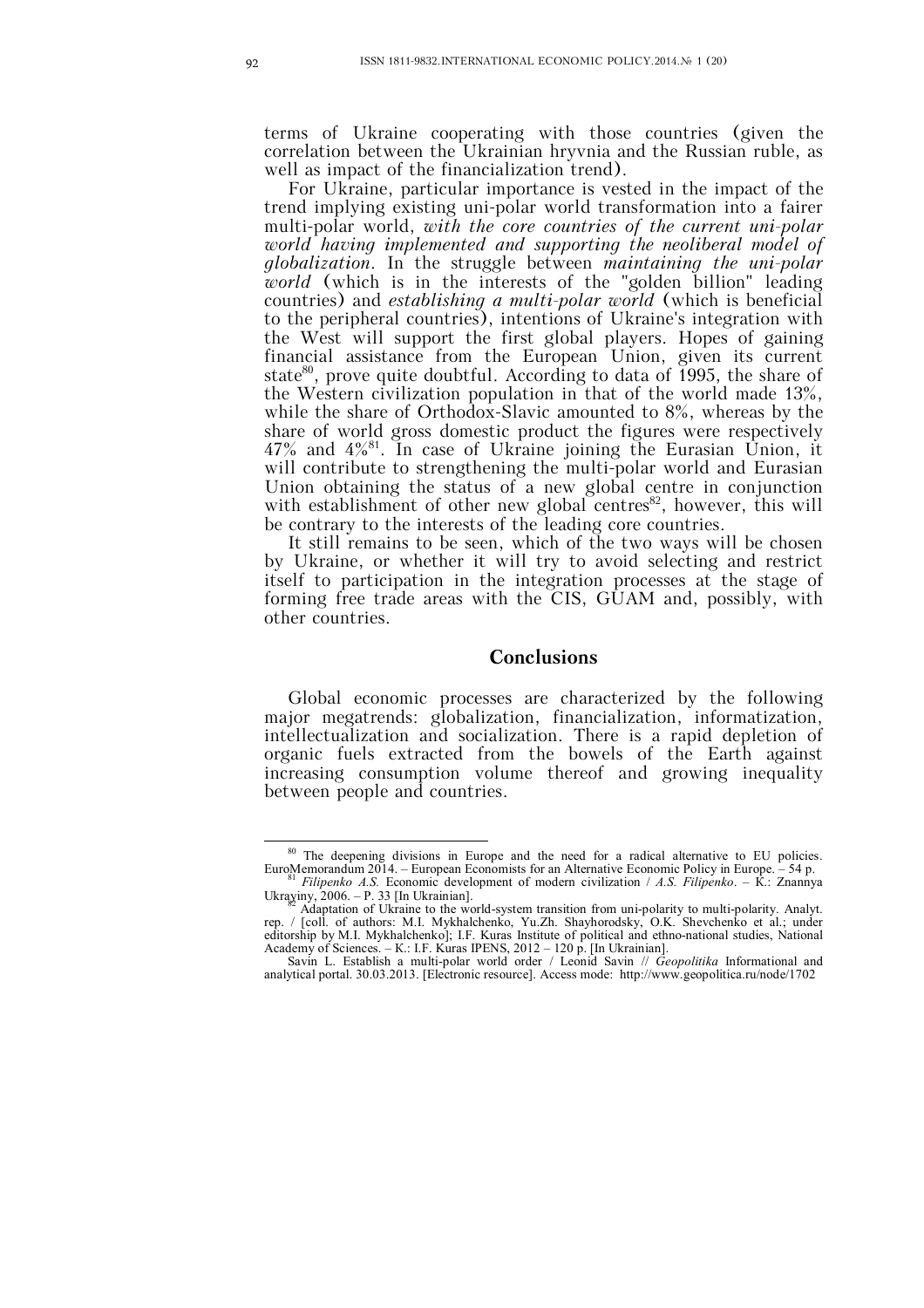During 1990s, the world has become uni-polar along with distinguishing the core (centre) formed of developed countries and the rest that formed its periphery. The core countries mainly belong to the Western civilization, characterized by a high level of technological development and high standards of living whereby forming the so-called "golden billion". Achieving core country standards of living by peripheral countries proves impossible on account of lacking resources of the planet.

Today's world is transitional. In terms of ever more new countries intensifying economic activity it is required to look for new models of development associated with rejection of the uni-polar world and the current Western neoliberal model of globalization thereof. The result will imply the uni-polar world transformation into a multipolar in the interests of mankind.

Geopolitical space division by poles as follows is observed: the Atlantic pole (USA-Europe) and the Pacific pole (China and Japan); along with the prospect of isolating Russia and the Customs Union countries, the Islamic world, India, Latin America and Africa. Under these conditions, Ukraine has the following options: 1) to sign the "Ukraine-EU Association Agreement" choosing the path to become a EU member in the future; 2) to join the Eurasian Union; 3) to keep to the current status of relations with both unions. Which of the three integration ways will be chosen by Ukraine still remains to be seen.

### **References**

1. Adaptation of Ukraine to the world-system transition from unipolarity to multi-polarity. Analyt. rep.  $\big/$  [coll. of authors: M.I. Mykhalchenko, Yu.Zh. Shayhorodsky, O.K. Shevchenko et al.; under editorship by M.I. Mykhalchenko] I.F. Kuras Institute of political and ethno-national studies, National Academy of Sciences. – К.: I.F. Kuras IPENS, 2012. – 120p. [In Ukrainian].

2. *Adomeit, H.* Putin's 'Eurasian Union': Russia's integration project and policies on post-Soviet space. Neighbourhood policy paper. A Project of the German Marshall Fund: Center for International and European Studies. July 2012, No.4

3. Alter-globalizm and anti-globalization movement in the contemporary world: Coll. of reviews and summaries  $\angle$  Centre for scientific and information studies of global and regional problems. Global problems department. – M.: INNION RAN, 2006. – 152 p. [In Russian].

4. Analysis of Sustainable Development – Global and Regional Contexts  $\overline{\phantom{a}}$  International Council of Scientific Unions (ICSU) [et al.]; scient. supervisor M.Z. Zhurovsky. – К.: NTUU"KPI", 2010.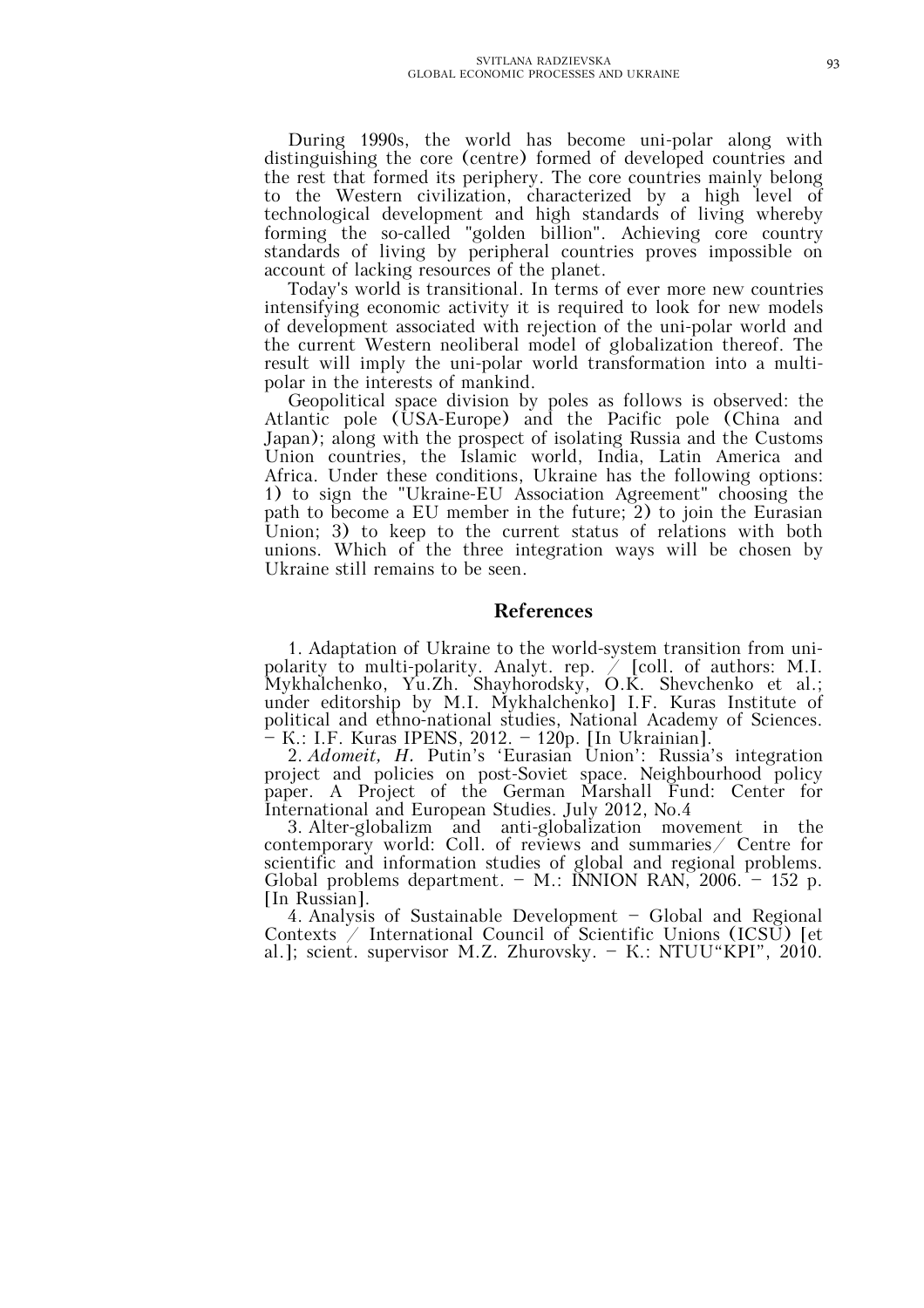part 1. Global analysis of safety and quality of life of people. – 252p. [In Ukrainian]

5. Balance of payments and external debt of Ukraine. 2013 third quarter. – К.: NBU, 2013. – 117p. [In Ukrainian].

6. *Bazylevych V.* Modern economic theory: in search of a new paradigm / V. Bazylevych // Bulletin of Taras Shevchenko Kyiv National University. Ekonomika. – 2013. – No. 146. – p. 5–7 [In Russian].

7. *Bilorus O.G.* The economic system of globalization / O.G. Bilorus. – К.: KNEU, 2003. – 357 p. [In Ukrainian].

8. *Burlaka V.H.* Strategy of Ukraine's oil sector development / V.H. Burlaka; National Management Academy. – К., 2012. – 356p. [In Ukrainian].

9. *Castells М.* The Information Age: Economy, Society and Culture  $\angle$  M. Castells; scien. edition, translated by O.I. Shkaratan. – М.: GU VSHE, 2000. – 607 p. [In Russian].

10. *Cohen, A.* (2013). Russia's Eurasian Union сould еndanger the neighborhood and U.S. interests. June 14, 2013: The Douglas and Sarah Allison Center for Foreign Policy Studies

11. *Delyagin, M.* The Global Crisis: Why Mankind Needs Russia. – The Schiller Institute's April 13-14 conference on "The Future of Eurasian Cooperation", Frankfurt, Germany: Executive Intelligence Review. May 3, 2013, Vol.40, No.18 P. 70–73.

12. *Dragneva, R., Wolczuk, K.* (2012). Russia, the Eurasian Customs Union and the EU: Cooperation, Stagnation or Rivalry? August 2012: The Royal Institute of International Affairs. – 16 p.;

13. *Filipenko A.S.* Economic Globalization: origins and results / A.S. Filipenko. – М.: Ekonomika, 2010. – 512 p. [In Russian].

14. *Filipenko. A.S.* Economic development of modern civilization / A.S. Filipenko. – К.: Znannya Ukrayiny, 2006. – 316p. [In Ukrainian].

15. *Fukuyama F.* The End of History and the Last Man / F. Fukuyama; translated from English. – М.: AST; Yermak, 2007. – 588 p. [In Russian].

16. Globalization of the world economy: a geospatial view  $\angle$ O.O. Lyubitseva, V.K. Babarytska, B.P. Yatsenko et al. – К.: Kyivsky Universytet, 2010. – 160p. [In Ukrainian].

17. *Gregosz D.* Economic Megatrends up to 2020. What can we expect in the forthcoming years? / David Gregosz // Facts and Findings No.106, August 2012. – Konrad-Adenauer-Stiftung, 2012.  $-15$  p.

18. *Hankel W.* Megatrends of the Global Economy of Tomorrow  $\angle$  Wilhelm Hankel, Robert Isaak  $\angle$  / The World Financial Review [Electronic resource]. Access mode: http://www.worldfinancial review.com/?p=499

19. *Heyets V.M.* Society, state, economy: phenomenology of interaction and development / V.M. Heyets.  $-$  K.: Institute for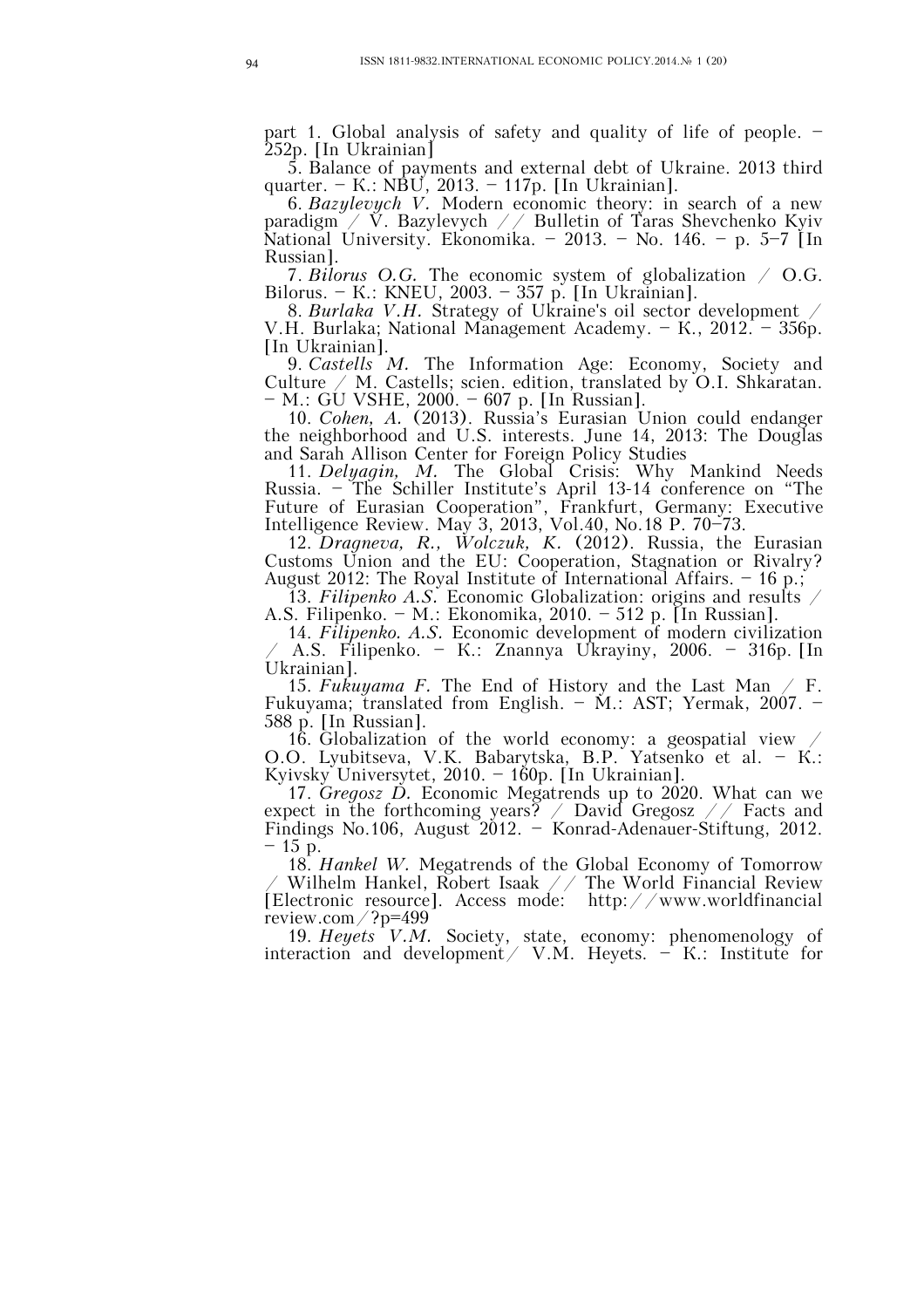Economics and Forecasting, National Academy of Sciences, 2009. – 864 p. [In Ukrainian].

20. *Huntington S.* The Clash of Civilizations / S. Huntington. – М.: AST, 2003. – 603 p. [In Russian].

21. Inequality in Ukraine: the scope and opportunities to influence  $\bar{\nearrow}$  under editorship by E.M. Libanova. – Uman: Sochinsky Publishing, 2013. – 404p. [In Ukrainian].

22. Institutes of employment and unemployment: current trends and challenges for Ukraine: scient. report  $\big/$  [V.M. Heyets, A.A. Hrytsenko, V.V. Blyznyuk et al.]; under editorship by V. M. Heyets, A.A. Hrytsenko; Institute for Economics and Forecasting, National Academy of Sciences." – К., 2013. – 248p. [In Ukrainian].

23. Institution of trust in terms of economic space and time: [monograph] / [А.А. Hrytsenko, Т.І. Artyomova, Т.О. Krichevska et al.], under editorship by А.А. Hrytsenko; Institute for Economics and Forecasting, National Academy of Sciences. – К., 2012. – 212p. [In Ukrainian].

24. *Ivanter V., Geets V., Yasinskiy V., Shirov A., Anisimov A.* The Economic Effects of the Creation of the Single Economic Space and Potential Accession of Ukraine. Eurasian Integration Yearbook 2012. – Almaty, 2012. – P.19–42.

25. *Kuchukov R.A.* Globalization, postmodern, posthistory / R.A. Kuchukov, A.V. Savka // Global trends of world development. Materials of the All-Russian Scientific Conference, June 14, 2012 – М.: Nauchniy Expert, 2013 / Problem Analysis and State Managerial Projecting Centre. – М.: Nauchniy Expert, 2013. – p. 600 [In Russian].

26. *Kuznetsov O.V.* Anglo-Saxon model of capitalism in the world economy: abstract of PhD in Economics thesis: 08.00.02 "world economy and international economic relations" / O.V. Kuznetsov; Institute of World Economy and International Economic Relations. – К., 2011. – 34p. [In Russian].

27. *Kyslytsyna O.V.* International labour migration in the context of globalization: abstract of PhD in Economics thesis: 08.00.02 "world economy and international economic relations" O.V. Kyslytsyna; Tukhan-Baranovsky Donetsk Economics and

Trade University. – Donetsk, 2011. – 20p. [In Ukrainian]. 28. *Lukianenko D.* Global management strategies /Dmytro Lukianenko, Tymur Kalchenko // The Journal of International Economic Policy. – 2009. – No. 8–9. – p. 5–43 [In Ukrainian].

29. *Lukianenko D.H.* Economic integration and global problems of today / D.H. Lukianenko. – К.: КNEU, 2005. – 204 p [In Ukrainan].

30. *Lukianenko D.H.* Global economic integration / D.H. Lukianenko. – K.: Natsionalny Pidruchynk LLC, 2008. – 220p. [In Ukrainian]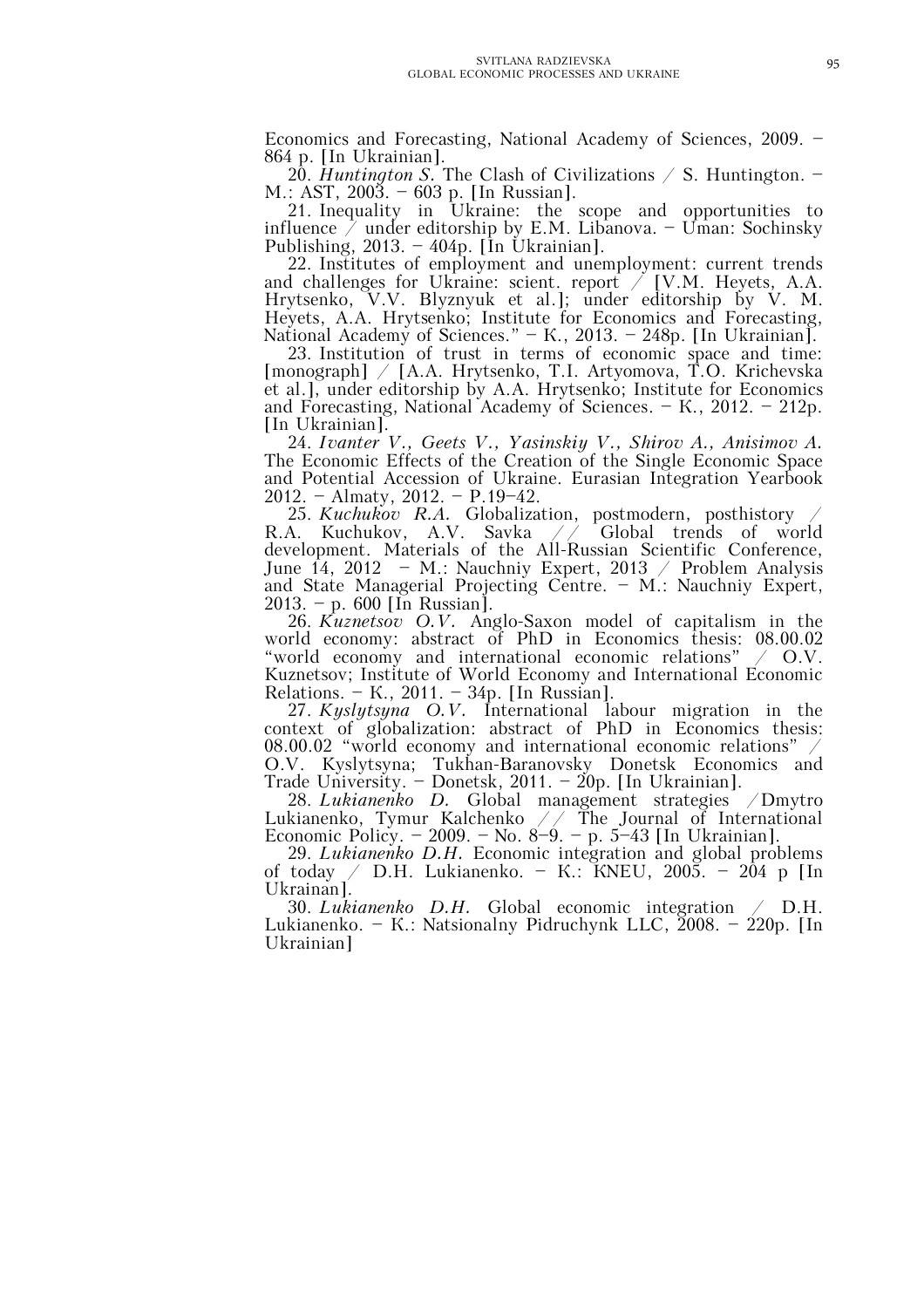31. *Makohon Yu.V.* Globalization and Ukraine in world economy // Yu.V. Makohon, T.V. Orekhova. – Donetsk: DonNU, 2004. – 478 p. [In Russian].

32. *Mandybura V.* Political and economic aspects of modern social-class population structuring of Ukraine / V. Mandybura // Ekonomichna Teoriya. – 2010. – No. 2. – p. 16–30 [In Ukrainian].

33. *Martin H., Martin H.-P., Schumann H.* The Global Trap: Globalization and Assault on Prosperity and Democracy  $\angle$  Martin H.-P., Schumann H. – М.: Alpina, 2001. – 335 p. [In Russian].

34. *Mazaraki A.A.* National measurement of integration with global production networks / A.A. Mazaraki // Transformation of national models of economic development under conditions of globalization: materials of the International scient.-pract. conference (Kyiv, November 20-22, 2013 ) / under editorship by A.A. Mazaraki. – К.: National Economics and Trade University, 2013. – p. 88-90 [In Ukrainian].

35. *Mezhuyev V.M.* East and West from a historical perspective / V.M. Mezhuyev // Russia's role in the world: the right to exist and historical manifestations. – M.: Nauchniy Expert,  $2011. - p$ . 101-105 [In Russian].

36. *Mocherny S.* National and economic sovereignty of the country / S. Mocherny // Ekonomika Ukrayiny. – 2005. – No. 10. – p. 4–13 [In Ukrainian].

37. *Muntiyan V.I.* Economy of the noosphere as a tool for overcoming the global financial and economic crisis / V.I. Muntiyan // The economic security of the state: an interdisciplinary approach [collective monograph] / under scien. editorship of Ye.V. Khlobystov. – Cherkasy: Yu.A. Chabanenko Publishing, 2013. – p.101-113 [In Ukrainian].

38. *Navrotska N.A.* Driving trends in globalization, savings and investments in the global economy  $\angle$  N.A. Navrotska  $\angle\angle$  Problemy Ekonomiky. – 2013. – No. 2. – p. 12-19 [In Ukrainian].

39. *Pacek N.* Five Mega-trends facing international businesses Nenad Pacek  $//$  The Insight Bureau, through to 2020 / Nenad IssueNo.44. – November 2009.

40. *Pakhomov Yu.N.* Ukraine and Russia Between East and West / Yu.N. Pakhomov // Economic Journal XXI. – 2010. – No. 5–6. – p. 3–8 [In Russian].

41. Political measurement the global financial crisis. Phenomenology, theory, elimination /Problem Analysis and State Managerial Projecting Centre – М.: Nauchniy Expert, 2012. – 632p. [In Russian].

42. *Savin L.* Establish a multi-polar world order / Leonid Savin // Geopolitika Informational and analytical portal. 30.03.2013. [Electronic resource]. Access mode: http://www.geopolitica.ru/ node/1702.

43. *Selivanov A.I.* Tradition and marginality in the XXI century: confrontation, interaction, impact on social dynamics. Portal of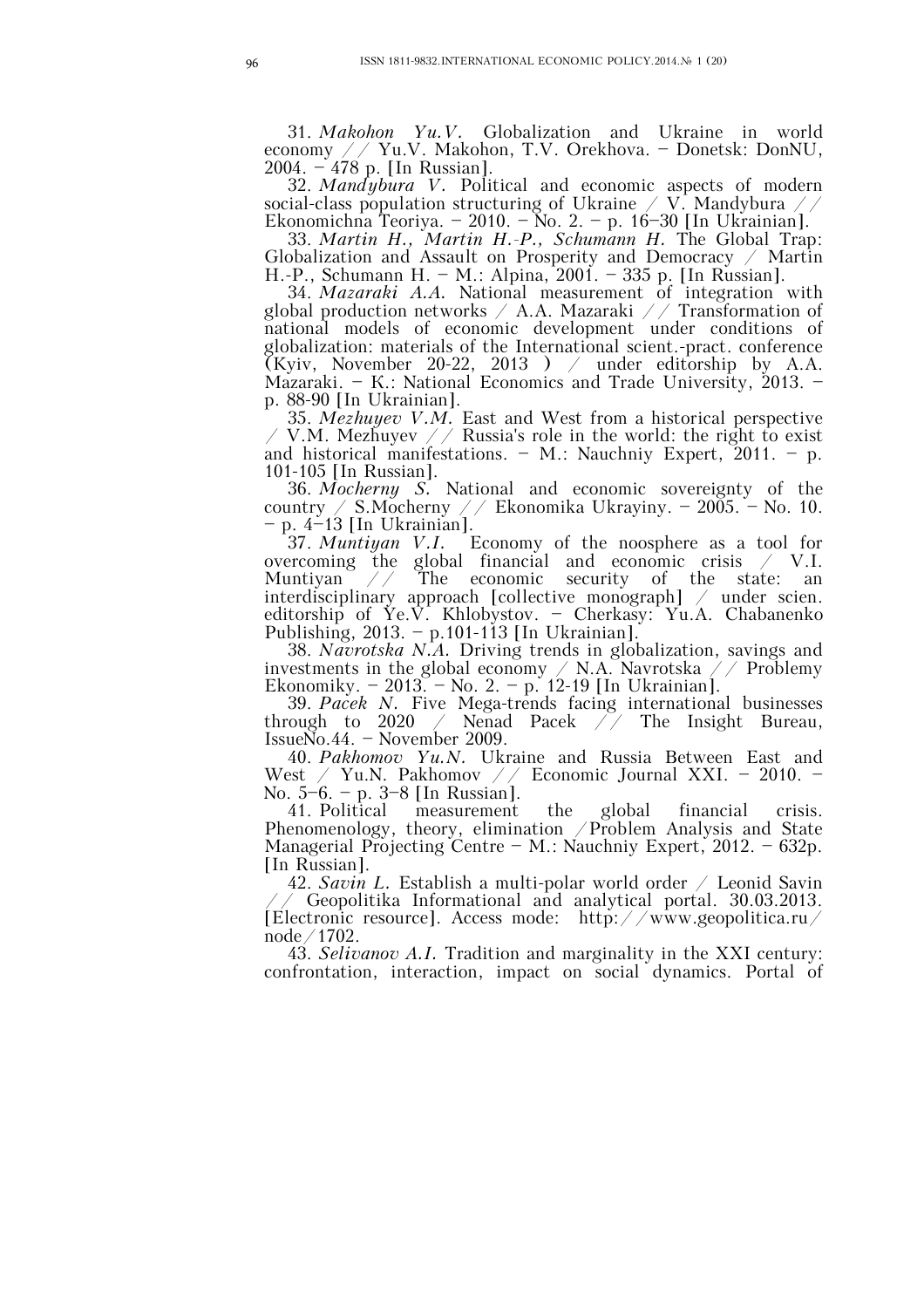RAN Institute of Scientific Information for Social Sciences. – [Electronic resource]. – Access mode: http://www.rkpr.inion.ru Published on 13.07.2013 [In Russian].

44. *Shnyrkov O.* Priorities of Ukraine's free trade areas / O.Shnyrkov // Bulletin of Taras Shevchenko Kyiv National University. International Relations. – Issue  $38/39/2012$ . – K. : Kyivsky Universytet,  $2012. - p. 37-38$  [In Ukrainian].

45. *Sidenko V.R.* Globalization – European integration – Economic Development: Ukrainian model [Text]: in 2 vol.  $\angle$  V.R. Sidenko.– К., 2008. Vol. 1: Globalization and Economic Development. – K.: Phoenix, 2008. – 376 p. [In Russian].

46. *Sokolenko S.I.* Globalization and Economy of Ukraine / S.I. Sokolenko. – К.: Logos, 1999. – 568p. [In Ukrainian].

47. Statistical Yearbook of Ukraine for 2003 / State Statistics Committee of Ukraine. – К., 2004. – p. 263, 273 [In Ukrainian].

48. *Stiglitz J.* Globalization and Its Discontents / Joseph Eugene Stiglitz; translated from English by. А. Ishchenko – К.: КМ Academia, 2003. – 252 p. [In Ukrainian].

49. *Stolyarchuk Ya.M.* Global asymmetries of economic development / Ya.M. Stolyarchuk. – К.: КNEU, 2009. – 302 p. [In Ukrainian].

50. The deepening divisions in Europe and the need for a radical alternative to EU policies. EuroMemorandum 2014. – European Economists for an Alternative Economic Policy in Europe. – 54 p.

51. The global challenges of our time: social and geographical view / B.P. Yatsenko, V.K. Kiptenko, V.V. Smal et al.; under editorship of B.P. Yatsenko, V.K. Kiptenko. – К.: Kyivsky Universytet, 2012. – 255p. [In Ukrainian].

52. *Tkalenko S.* Financial flows and security of the state in the context of globalization and global integration processes / S. Tkalenko  $\angle$  / The journal of International Economic Policy. – 2013. – No. 1(18). – p. 87-104 [In Ukrainian].

53. To the centennial of creation of the Federal Reserve System: implications for the history and modernity. The third meeting of the "Free Thought" Intellectual Club  $\angle$  / Svobodnaya Mysl. – 2013. – No. 6. – p. 68, 79.

54. *Tolochko P.P.* Ukraine: State or Country?/ P.P. Tolochko. – К.: Dovitra, 2008. – 208p. [In Ukrainian].

55. *Tsyhanov S.A.* Problems of sustainable development in the context of neo-liberal model of globalization / S.A. Tsyhanov, A.M. Yanshina // Ekonomika Ukrayiny. – 2013. – No. 4. – p. 4– 14 [In Ukrainian].

56. Ukraine in the former Soviet Union integration processes: modeling alternatives: analytical report  $/$  I.V. Klymenko, Yu.M. Kharazishvili, O.M. Sharov, I.V. Us. – K.: NISD, 2013. – 104p. [In Ukrainian].